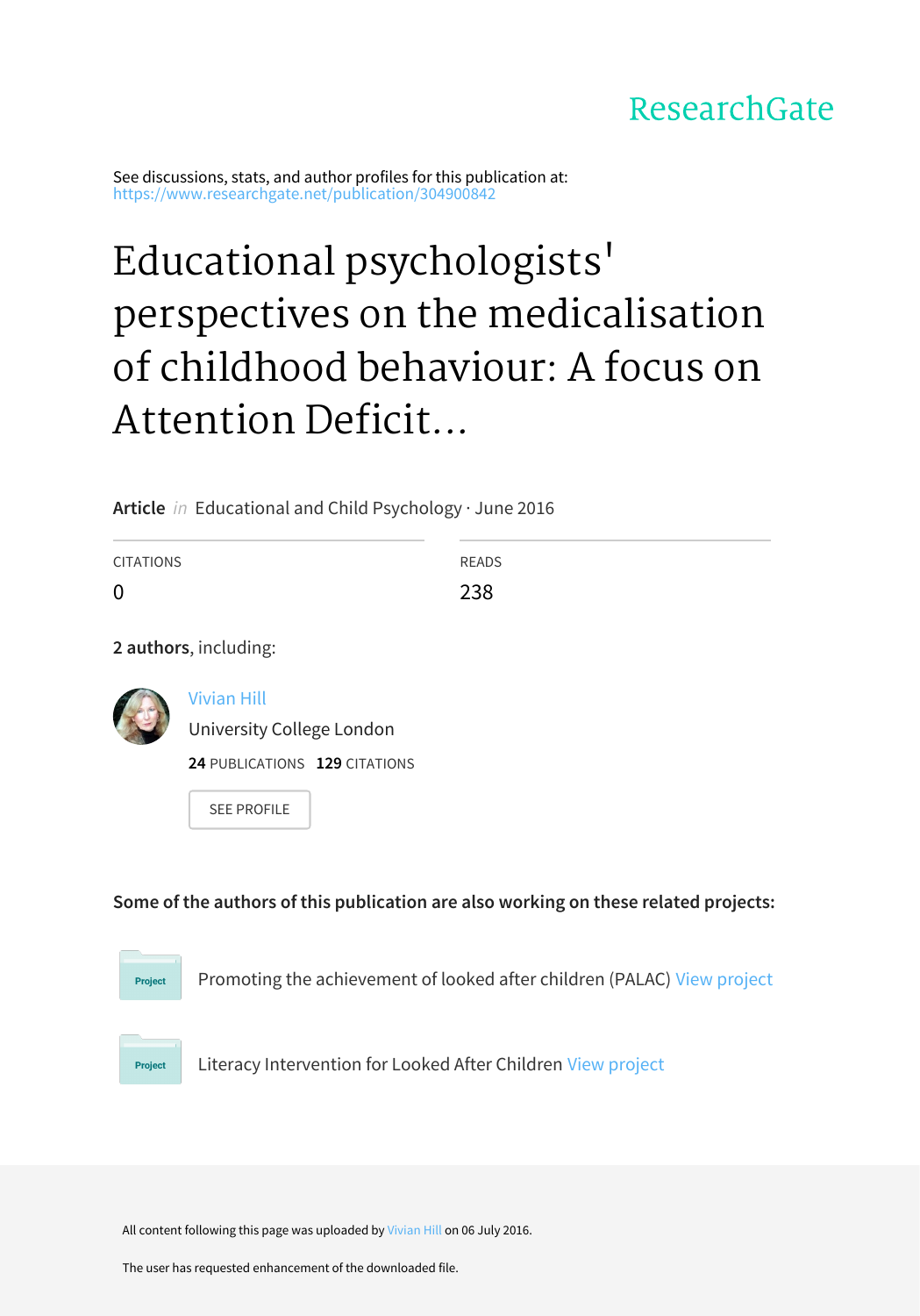## **Educational psychologists' perspectives on the medicalisation of childhood behaviour: A focus on Attention Deficit Hyperactive Disorder (ADHD)**

Vivian Hill & Horatio Turner

*Aim: This study explores the views of Educational Psychologists (EPs) practising in the UK regarding the assessment, diagnosis and treatment of Attention Deficit Hyperactivity Disorder (ADHD).*

*Method: An online survey collected from 136 EPs, representing 70 local authorities across the UK.*

*Findings: Responses highlighted how currently EPs are rarely engaged in the assessment of ADHD. However, the data indicated that EPs play an important role in increasing the awareness of contextual factors in children's behaviour, and are well placed to support the development of individually tailored interventions. It was identified that in many local authorities, current diagnostic practices do not conform to government guidelines regarding both access to psychological interventions and the prescription of medication to preschool children. Furthermore, few children were involved in decision making about their treatment. Where Local Authorities have developed standardised pathways or protocols governing the diagnostic process, EPs are involved in the assessment process and children are more likely to access psychological interventions, and for contextual factors to be taken into account.*

*Limitations: Consistent with the research aims the study focuses exclusively on EP perspectives. As a survey* it was not possible to probe for meaning or clarification of issues that emerged. There is a need for further *research into successful examples of ADHD treatment pathways that take advantage of the unique contribution of EPs.*

**Conclusions:** Priorities for future work include the need to develop a nationally agreed protocol for a multi*professional approach to assessment and treatment of ADHD. There is an urgent need for careful monitoring of prescription rates, particularly in pre-school children and across different ethnic and social groups. Furthermore, steps should be taken to address the lack of participation by children and young people in decisions about their treatment.*

*Keywords: Medicalisation; ADHD; Educational Psychologist.*

#### **Introduction**

HIS SURVEY was commissioned by the Division of Educational and Child<br>
Psychology (DECP) Medicalisation of<br>
Childhood Working Group to gain a clear HIS SURVEY was commissioned by the Division of Educational and Child Psychology (DECP) Medicalisation of view of current EP practice and perspective on the assessment and management of ADHD in the UK.

There is growing international concern regarding the escalating rates of diagnosis of mental health disorders and the associated prescribing of psychotropic medication in children and young people ([Frances,](https://www.researchgate.net/publication/285267359_Saving_normal_An_insider) 2013; Hill, 2013). Recent media attention has

focused on the exponential growth in the use of Methylphenidate to treat ADHD in children and young people (Dixon, 2013). Methylphenidate prescriptions in the UK have increased by 56 per cent in the five years from 2007 to 2012 (The Care Quality Commission, 2013). of particular concern is the increasing number of Methylphenidate prescriptions made to pre-school children despite official guidelines that these drugs are not indicated for use in children under the age of 5 years (Doward & Craig, 2012). This mirrors recent trends in the US where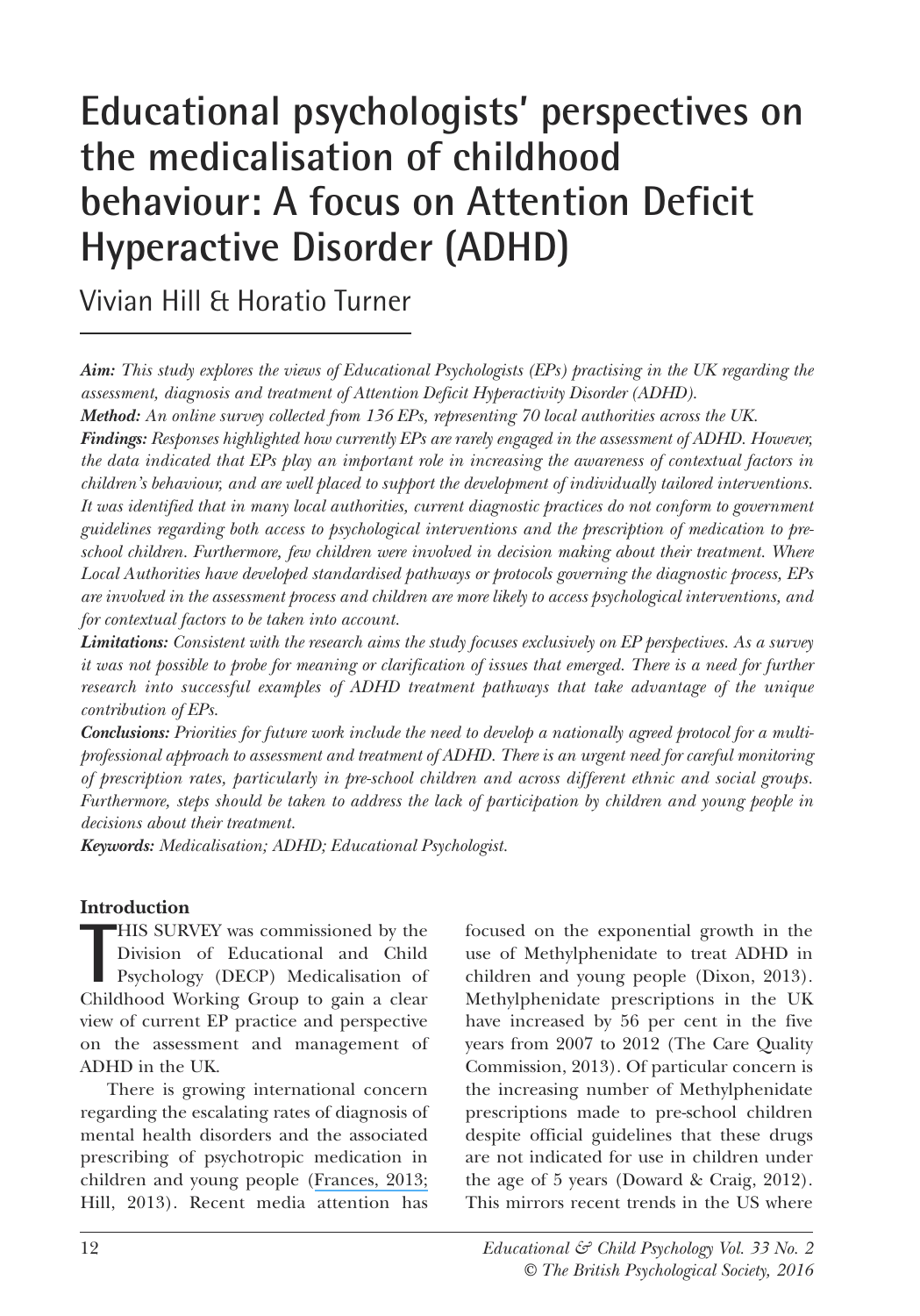research indicated that 25 per cent of 4- to 5-year-olds diagnosed with ADHD were treated with stimulant medication without any form of behavioural treatment [\(Visser](https://www.researchgate.net/publication/274513707_Treatment_of_Attention_DeficitHyperactivity_Disorder_among_Children_with_Special_Health_Care_Needs?el=1_x_8&enrichId=rgreq-66a193ecd309c8bf7bc58243ae56ceca-XXX&enrichSource=Y292ZXJQYWdlOzMwNDkwMDg0MjtBUzozODA4MTYwMTk0NzY0ODBAMTQ2NzgwNTAyMjYxOQ==) et al., [2015](https://www.researchgate.net/publication/274513707_Treatment_of_Attention_DeficitHyperactivity_Disorder_among_Children_with_Special_Health_Care_Needs?el=1_x_8&enrichId=rgreq-66a193ecd309c8bf7bc58243ae56ceca-XXX&enrichSource=Y292ZXJQYWdlOzMwNDkwMDg0MjtBUzozODA4MTYwMTk0NzY0ODBAMTQ2NzgwNTAyMjYxOQ==)). Diagnosis and treatment of ADHD at this young age is a controversial issue, not least because the key characteristics of ADHD in terms of inattention, hyperactivity and impulsivity can reflect prominent presentations typical of behaviour in preschool children (Smith, 2014).

The concern is that in describing patterns of childhood behaviour as medical disorders, it highlights how society increasingly presents a narrow definition of 'normal', thereby pathologising individuals who do not fit in with established expectations ([Conrad,](https://www.researchgate.net/publication/274350992_Identifying_Hyperactive_Children_The_Medicalization_of_Deviant_Behavior?el=1_x_8&enrichId=rgreq-66a193ecd309c8bf7bc58243ae56ceca-XXX&enrichSource=Y292ZXJQYWdlOzMwNDkwMDg0MjtBUzozODA4MTYwMTk0NzY0ODBAMTQ2NzgwNTAyMjYxOQ==) 1976; Porter, 1987). The consequence of this medicalisation process is that following diagnosis, the majority of these children are treated with stimulant medication which has been linked to a number of side effects including: reduced growth rate, insomnia, and cardiac problems (Graham et al., 2011). This is despite government recommendations that, in most cases, psychosocial treatments such as behavioural training should be the first line of treatment (NICE, 2013). However, there are mounting concerns among professionals that psychological treatments are not being offered due to budget constraints in local authorities and as a result, medication is often the only available option for many families (Dixon, 2013).

#### **Definition and prevalence**

ADHD describes a pattern of behaviours that includes inattention, hyperactivity and impulsivity. Children with ADHD often experience difficulty attending to details, organising activities, and remaining seated and focused on tasks. ADHD is a relatively common condition estimated to affect 5.9 to 7.1 per cent of the population worldwide ([Willcutt,](https://www.researchgate.net/publication/230849995_The_Prevalence_of_DSM-IV_Attention-DeficitHyperactivity_Disorder_A_Meta-Analytic_Review?el=1_x_8&enrichId=rgreq-66a193ecd309c8bf7bc58243ae56ceca-XXX&enrichSource=Y292ZXJQYWdlOzMwNDkwMDg0MjtBUzozODA4MTYwMTk0NzY0ODBAMTQ2NzgwNTAyMjYxOQ==) 2012). In the UK, ADHD is estimated to affect 0.9 per cent of girls and 3.6 per cent of boys between the ages of 5 to 15(NICE, 2013). There are large variations in prevalence rates between countries and

regions with up to 20 per cent of boys aged 4 to 17 in some areas of the US receiving a diagnosis of ADHD (Centers for Disease and Prevention, 2014). These variations reflect the differing cultural expectations and subjective nature of diagnosis that has led to what Timimi (2009) describes as an 'ADHD epidemic'.

ADHD has been shown to have a high degree of comorbidity with other disorders including but not limited to: conduct disorder, anxiety, developmental coordination disorder and depression. As many as three-quarters of children diagnosed with ADHD also exhibit another psychiatric disorder ([Timimi](https://www.researchgate.net/publication/8937507_ADHD_Is_Best_Understood_as_a_Cultural_Construct?el=1_x_8&enrichId=rgreq-66a193ecd309c8bf7bc58243ae56ceca-XXX&enrichSource=Y292ZXJQYWdlOzMwNDkwMDg0MjtBUzozODA4MTYwMTk0NzY0ODBAMTQ2NzgwNTAyMjYxOQ==) & Taylor, 2004). Research indicates a range of negative long-term educational outcomes for children with ADHD. This often results in a self-perpetuating cycle of low academic attainment and behaviour difficulties, with one-third of children with ADHD experiencing exclusion from school (office for National Statistics, 2005).

#### **Diagnosis**

Diagnostic practises vary between countries and regions; however, diagnoses are frequently based on the criteria established by the *Diagnostic and Statistical Manual of Mental Disorders*, currently in its fifth revision (*DSM-5*; American Psychiatric Association, 2013). Children can meet the criteria for diagnosis if they demonstrate six or more criteria from a list of 18 common behavioural descriptors. This diagnostic process encourages a categorical distinction between individuals with ADHD and those who are typically developing. However, it is essential to bear in mind that the key diagnostic features of ADHD in terms of inattention, hyperactivity and impulsivity exist on a continuum within the general population. Therefore, the presence of these features does not in itself define any particular individual with ADHD as being qualitatively different. Furthermore, there is currently no commonly accepted biological model or test for ADHD ([Timimi,](https://www.researchgate.net/publication/233743451_A_straight_Talking_Introduction_to_Children) 2009). As a result, diag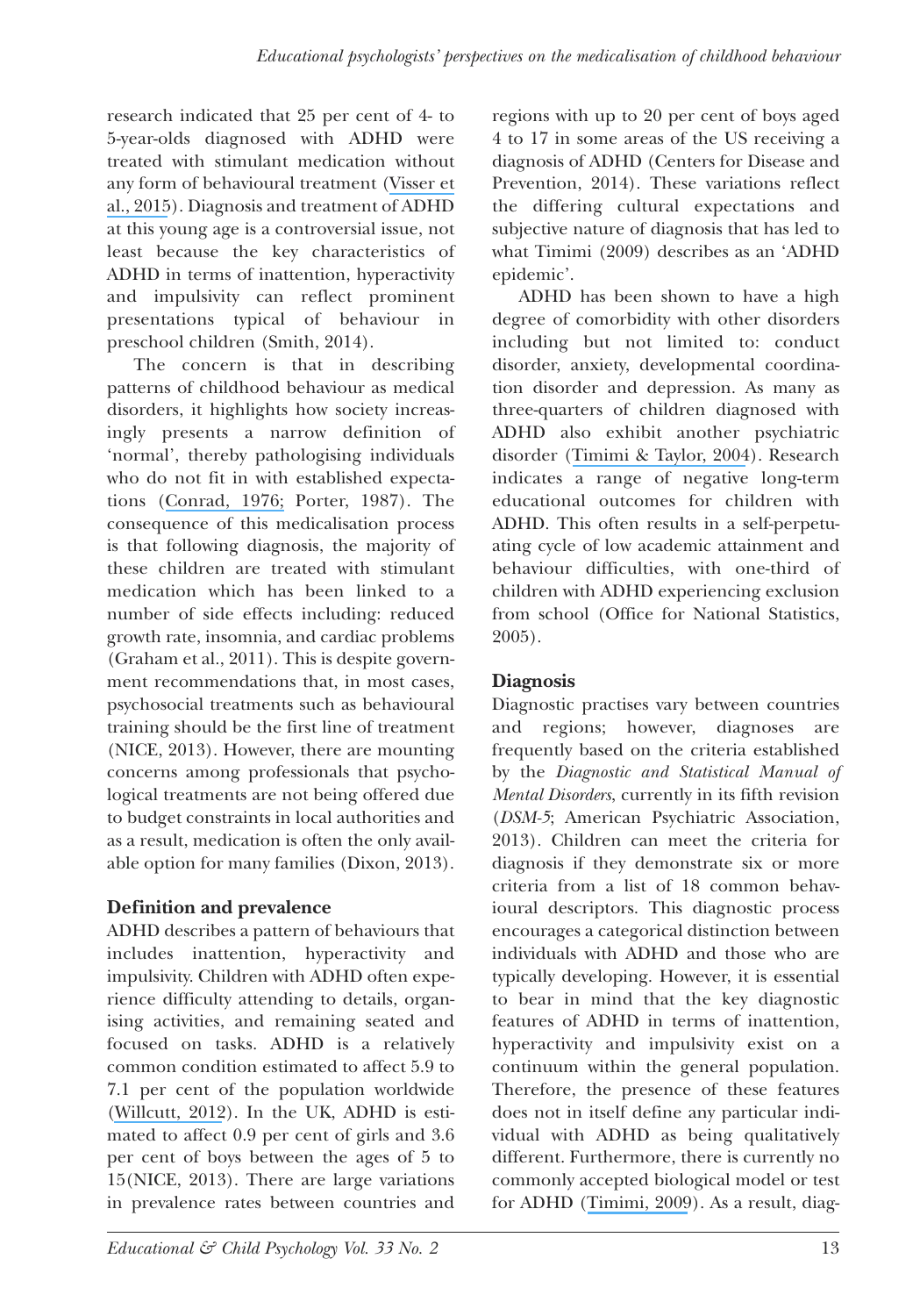nosis is based on clusters of observable symptoms – an approach that has been largely replaced in other fields of medicine as behavioural symptoms represent only one layer of a complex system involving genetic, neurobiological, cognitive, social and affective factors. The American National Institute for Mental Health (2013) argues that classification of mental health disorders should move away from the *DSM* criteria. They suggest developing new constructs to define mental health disorders that are based on objective assessment of the underlying complex factors, rather than just behavioural symptoms that 'rarely indicate the best choice of treatment'.

#### **Aetiology**

ADHD can be considered to have a complex aetiology, whereby multiple genetic and environmental factors contribute to the likelihood of an individual developing the condition and the severity of their symptoms (Curatolo, 2010). Research has identified a high level of heritability for ADHD in children and young people; a recent metaanalysis of twin studies conducted by Nikolas and Burt (2010) concluded that genetic factors accounted for 71 to 73 per cent of the variance in ADHD symptoms between monozygotic (identical) and dizygotic (nonidentical) twins. Furthermore, prenatal exposure to nicotine, alcohol and maternal stress have all been identified as risk factors for the development of ADHD (Linnet et al., 2003).

Physiological models of ADHD have identified significant changes to the structure and chemistry of the brain in individuals with ADHD. The role of the neurotransmitter dopamine is frequently implicated due to Methylphenidate's effect at increasing levels of dopamine in the brain (Curatolo, 2010). Furthermore, imaging studies have identified reduced brain volume and thickness in children with ADHD, particular in the prefrontal cortex, an area associated with attention and planning skills (Weyandt & Swentosky, 2012). Nevertheless, further research has identified that structural variations in brain development appear to be delayed rather than abnormal. A neuroimaging study on 446 children and young adults by Shaw et al. (2007) identified that individuals with ADHD demonstrated a three-year delay in the development of cortical thickness, particularly in prefrontal regions, compared to their typically developing peers, potentially providing hope to families of children with ADHD that many young people will eventually grow out of the disorder.

Cognitive models of ADHD are largely informed by the difficulties that these individuals demonstrate on tests of executive function (EF). The concept of EF includes problem-solving cognitive processes such as goal planning and working memory, which in turn depend on a process of response inhibition in order to function correctly. Deficits in this response inhibition are thought to manifest as inattention or impulsivity ([Barkley,](https://www.researchgate.net/publication/284874535_Behavioral_inhibition_sustained_attention_and_executive_Functioning_Constructing_a_unifying_theory_of_ADHD?el=1_x_8&enrichId=rgreq-66a193ecd309c8bf7bc58243ae56ceca-XXX&enrichSource=Y292ZXJQYWdlOzMwNDkwMDg0MjtBUzozODA4MTYwMTk0NzY0ODBAMTQ2NzgwNTAyMjYxOQ==) 1997). Nevertheless, EF can be criticised as an overly broad construct that offers little explanatory power ([Willcutt](https://www.researchgate.net/publication/7792685_Validity_of_the_Executive_Function_Theory_of_Attention-DeficitHyperactivity_Disorder_A_Meta-Analytic_Review?el=1_x_8&enrichId=rgreq-66a193ecd309c8bf7bc58243ae56ceca-XXX&enrichSource=Y292ZXJQYWdlOzMwNDkwMDg0MjtBUzozODA4MTYwMTk0NzY0ODBAMTQ2NzgwNTAyMjYxOQ==) et al., [2005](https://www.researchgate.net/publication/7792685_Validity_of_the_Executive_Function_Theory_of_Attention-DeficitHyperactivity_Disorder_A_Meta-Analytic_Review?el=1_x_8&enrichId=rgreq-66a193ecd309c8bf7bc58243ae56ceca-XXX&enrichSource=Y292ZXJQYWdlOzMwNDkwMDg0MjtBUzozODA4MTYwMTk0NzY0ODBAMTQ2NzgwNTAyMjYxOQ==)). other authors argue that ADHD may be attributable to a more complex model whereby deficits in EF interact with motivational factors and decrease the individual's tolerance of delays (Sonuga-Barke, 2003). This is theorised to lead to self-stimulatory behaviour, which presents as fidgeting or being off-task.

#### **Theoretical debate**

A purely biological perspective of ADHD would present a reductionist explanation that could not account for the multiple environmental influences that impact on a child's development. An alternative perspective takes full account of these influences and emphasises the risk of socially constructed explanations of why children's behaviours do not conform to social norms. The systemic framework proposed by Bronfenbrenner (1979) emphasises the importance of the child's interactions within their immediate family and peer group and their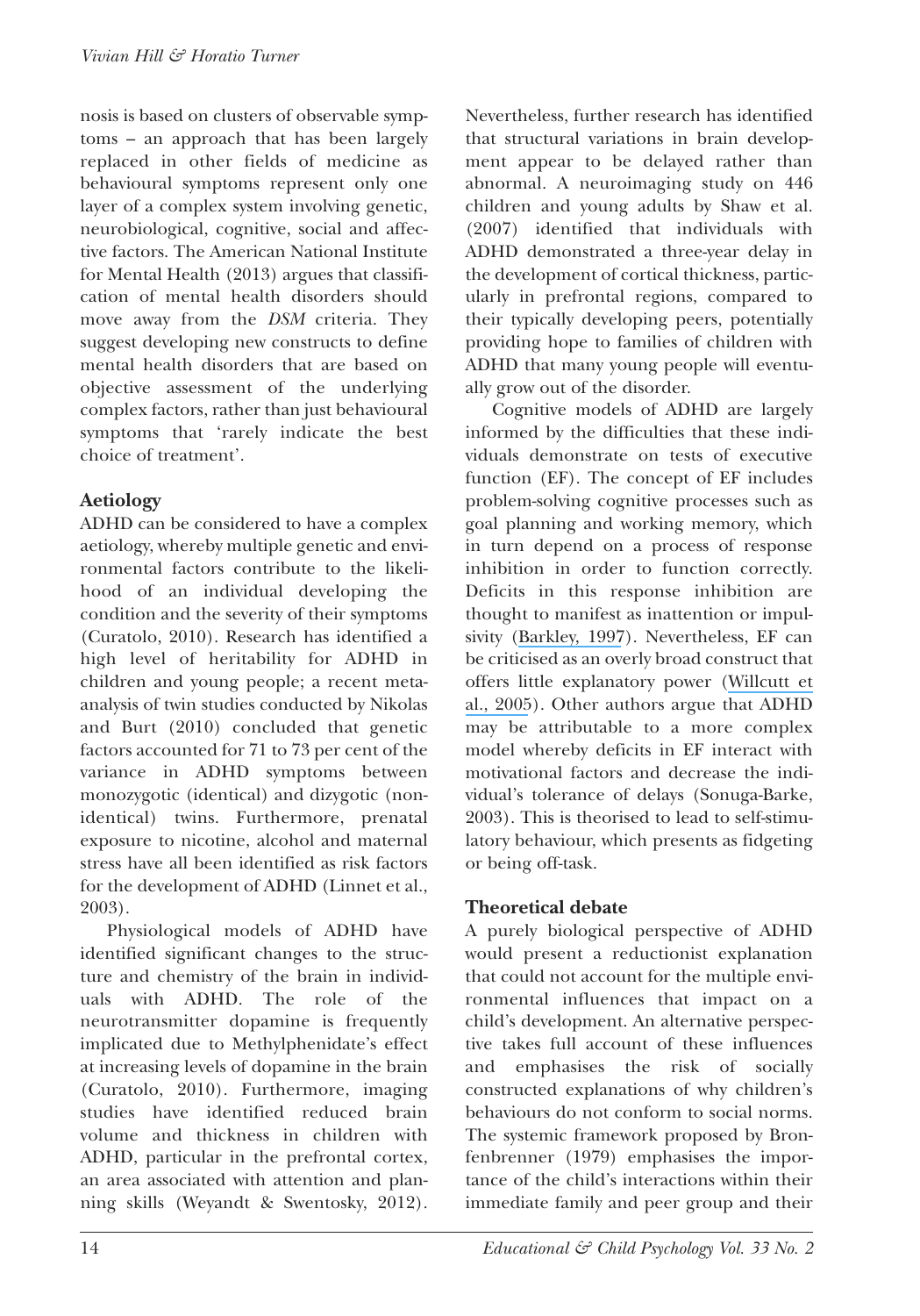wider community. This perspective highlights the range of risk factors, which have demonstrated associations with increased rates of ADHD including prenatal alcohol and tobacco use, socio-economic status, maternal mental health and family conflict, together with gene – environment interactions (Banerjee, [Middleton](https://www.researchgate.net/publication/6120916_Environmental_risk_factors_for_attention-deficit_hyperactivity_disorder?el=1_x_8&enrichId=rgreq-66a193ecd309c8bf7bc58243ae56ceca-XXX&enrichSource=Y292ZXJQYWdlOzMwNDkwMDg0MjtBUzozODA4MTYwMTk0NzY0ODBAMTQ2NzgwNTAyMjYxOQ==) & Faraone, [2007](https://www.researchgate.net/publication/6120916_Environmental_risk_factors_for_attention-deficit_hyperactivity_disorder?el=1_x_8&enrichId=rgreq-66a193ecd309c8bf7bc58243ae56ceca-XXX&enrichSource=Y292ZXJQYWdlOzMwNDkwMDg0MjtBUzozODA4MTYwMTk0NzY0ODBAMTQ2NzgwNTAyMjYxOQ==)). The link between socio-economic status and ADHD is a robust finding in both Europe and the US. Research from Sweden identified that social adversity, defined as low maternal education, lone parenthood and receipt of welfare payments, doubled the risk of ADHD diagnosis in a population sample of 1.1 million children aged 6 to 19 (Hjern, Weitoft & [Lindblad,](https://www.researchgate.net/publication/40680505_Social_adversity_predicts_ADHD-medication_in_school_children_-_A_national_cohort_study?el=1_x_8&enrichId=rgreq-66a193ecd309c8bf7bc58243ae56ceca-XXX&enrichSource=Y292ZXJQYWdlOzMwNDkwMDg0MjtBUzozODA4MTYwMTk0NzY0ODBAMTQ2NzgwNTAyMjYxOQ==) 2010). It has been suggested that the link between poverty and ADHD creates a self-reinforcing cycle of underachievement as these children go on to experience economic disadvantage in adulthood. Furthermore, the link between socio-economic status and ADHD may lead certain groups in society to become disproportionately medicated, generating an accompanying social stigma. Walker (2006) argues that this phenomenon is very much evident in certain Native American populations. However, advocacy groups for racial equality have criticised the lack of official data on the diagnosis and prescription rates for different ethnic groups in the UK (Race on the Agenda, 2013).

A child's early attachment experiences have a significant impact on their ability to learn and maintain attention in the classroom (Moss & [St-Laurent,](https://www.researchgate.net/publication/11654322_Attachment_at_school_age_and_academic_performance?el=1_x_8&enrichId=rgreq-66a193ecd309c8bf7bc58243ae56ceca-XXX&enrichSource=Y292ZXJQYWdlOzMwNDkwMDg0MjtBUzozODA4MTYwMTk0NzY0ODBAMTQ2NzgwNTAyMjYxOQ==) 2001). Children who have experienced trauma or abuse exhibit many symptoms consistent with a diagnosis of ADHD such as difficulty concentrating, externalising behaviour and sleep disturbance ([Banerjee](https://www.researchgate.net/publication/6120916_Environmental_risk_factors_for_attention-deficit_hyperactivity_disorder?el=1_x_8&enrichId=rgreq-66a193ecd309c8bf7bc58243ae56ceca-XXX&enrichSource=Y292ZXJQYWdlOzMwNDkwMDg0MjtBUzozODA4MTYwMTk0NzY0ODBAMTQ2NzgwNTAyMjYxOQ==) et al., 2007). Research by [McLeer](https://www.researchgate.net/publication/15030436_Psychiatric_Disorders_in_Sexually_Abused_Children?el=1_x_8&enrichId=rgreq-66a193ecd309c8bf7bc58243ae56ceca-XXX&enrichSource=Y292ZXJQYWdlOzMwNDkwMDg0MjtBUzozODA4MTYwMTk0NzY0ODBAMTQ2NzgwNTAyMjYxOQ==) et al. (1994) identified that 43 per cent of their sample of 26 sexually abused children also had diagnoses of ADHD. This demonstrates the complex interaction between genetic, environmental and biological factors. As a result, the symptoms of ADHD could be understood as a normal

response to extreme adversity. Brown (2014) argues that many children growing up in conditions of violence and 'relentless stress' present with hyper-vigilance and dissociation that could be misinterpreted as impulsivity and inattentiveness. The previous version of the *DSM* (APA, 2000) provided some guidance to tease out the distinctions between within-child and contextual factors. It encouraged clinicians to distinguish between children with ADHD symptoms and those with behaviour difficulties resulting from 'inadequate, disorganised or chaotic environments'. However, this essential qualification has been removed from the *DSM-5*. Disentangling this web of symptoms presents a serious challenge to mental health professionals. The fact that one professional may attribute a child's behaviour to attachment disorder but another may view it as ADHD, highlights the fact that the mental and behavioural disorders ultimately depend on clinical judgement, and multiple views may co-exist (Taylor, 2009).

The lack of clear consensus on many aspects of the nature of the disorder raises the question of what purpose a diagnosis serves. Previous research has highlighted how parents may seek a diagnosis or label to explain their child's difficulties, especially when this diagnosis is linked to access to resources such as extra help in school and financial support for the family (Simandl, 2013). Furthermore, increased recognition of the difficulties faced by children with ADHD may serve to reduce the stigma traditionally associated with 'naughty children' and 'ineffective parenting'. However, as Hill (2013) argues, inappropriate use of labels can trap people by limiting how they view themselves and encouraging others to view them through the filter of the label. Similarly, [Timimi](https://www.researchgate.net/publication/8937507_ADHD_Is_Best_Understood_as_a_Cultural_Construct?el=1_x_8&enrichId=rgreq-66a193ecd309c8bf7bc58243ae56ceca-XXX&enrichSource=Y292ZXJQYWdlOzMwNDkwMDg0MjtBUzozODA4MTYwMTk0NzY0ODBAMTQ2NzgwNTAyMjYxOQ==) (2004) maintains that the label of ADHD creates a self-fulfilling prophecy that can only be treated with medication and so relieves parents, teachers and society more generally of the responsibility to raise well-behaved children and to provide the social conditions necessary for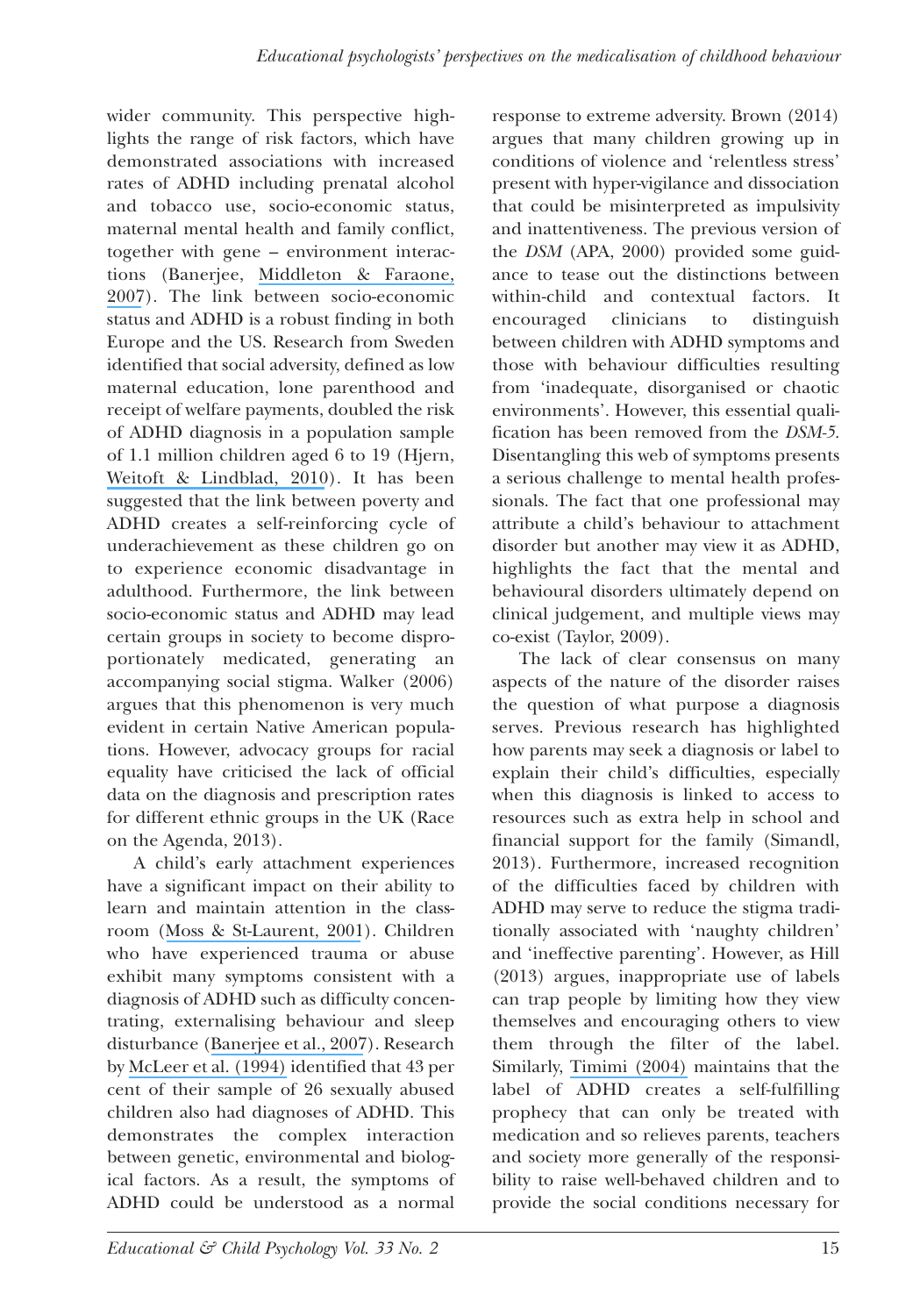this. Although this may happen in some cases, it could be argued that the problem is not the label but how ADHD is defined, the concern being the extent to which contextual factors are adequately taken into account in diagnosis and how health authorities decide on the most appropriate intervention.

#### **Treatment**

There is a large body of research into treatments for ADHD (Fabiano et al., 2009; Prasad et al., 2013; Sonuga-Barke et al., 2013). Treatments generally fall into two categories: medication (usually stimulants, but non stimulant medication also exists) and psychosocial approaches including parenting classes or individual psychological approaches (NICE, 2013). There has also been considerable interest in dietary changes and supplements for ADHD, but the assessment of the evidence base has not led to these being recommended in the NICE guidelines. Currently, it is estimated that 43 per cent of children in the UK who are diagnosed with ADHD are taking some form of medication (office for National Statistics, 2005). Research into the efficacy of ADHD medication has generally shown it to have small positive effects in the short term (NICE, 2013). A recent meta-analysis by Prasad et al. (2013) demonstrated that a range of medications resulted in significant improvements of 15 per cent for on-task behaviour and quantity of work completed compared to a placebo. However, there was no clear indication of whether medication improved the accuracy of children's answers with studies showing mixed results. These results are consistent with Moncrieff's (2013) view that stimulants improve attention on repetitive tasks over the short term, but there is no evidence that they improve attention on complex tasks or over a longer time span.

A more promising approach to ADHD treatment involves the use of psychological interventions. Most reviews have focused on the well-established group courses in behaviour management for parents and educational interventions in schools. A metaanalysis by Fabiano et al. (2009) reviewed the evidence for the effectiveness of behavioural treatments for ADHD. This revealed overall large effect sizes ranging from 0.7 to 3.8 depending on the nature of the study design. Studies based on between-group designs showed a large average effect size of 0.83, this allows for comparison with the previous results reported for studies assessing the effectiveness of medication, which almost exclusively compare a treatment to a placebo condition. Based on effect size, this study suggests that behavioural treatments may be more effective than medication alone.

#### **The EP role in ADHD assessment**

Very little research has been conducted into the role of the EP in ADHD. One notable exception is the study conducted by Lonergan (2010) which interviewed a small group of EPs, teachers, parents and health professionals (each group containing five participants) in one local authority. Respondents expressed concern over the limited resources which meant that there were few alternatives to medication available, making it difficult to adhere to NICE (2013) guidelines regarding the use of psychological interventions. Furthermore it was noted that diagnosis was a rather subjective process that did not involve joined-up working with other professionals. EPs in this study identified that they played only a limited role in diagnosis. However, the fact that they were not constrained by school systems or individual targets such as in the health service, meant that they were ideally placed to support systems around the child by developing a broader understanding of contextual factors among key stakeholders.

This study, therefore, aimed to explore current EP practice through five research questions:

- 1. How do EPs view their role in the assessment and intervention of ADHD?
- 2. To what extent are contextual factors taken into account as part of the assessment process?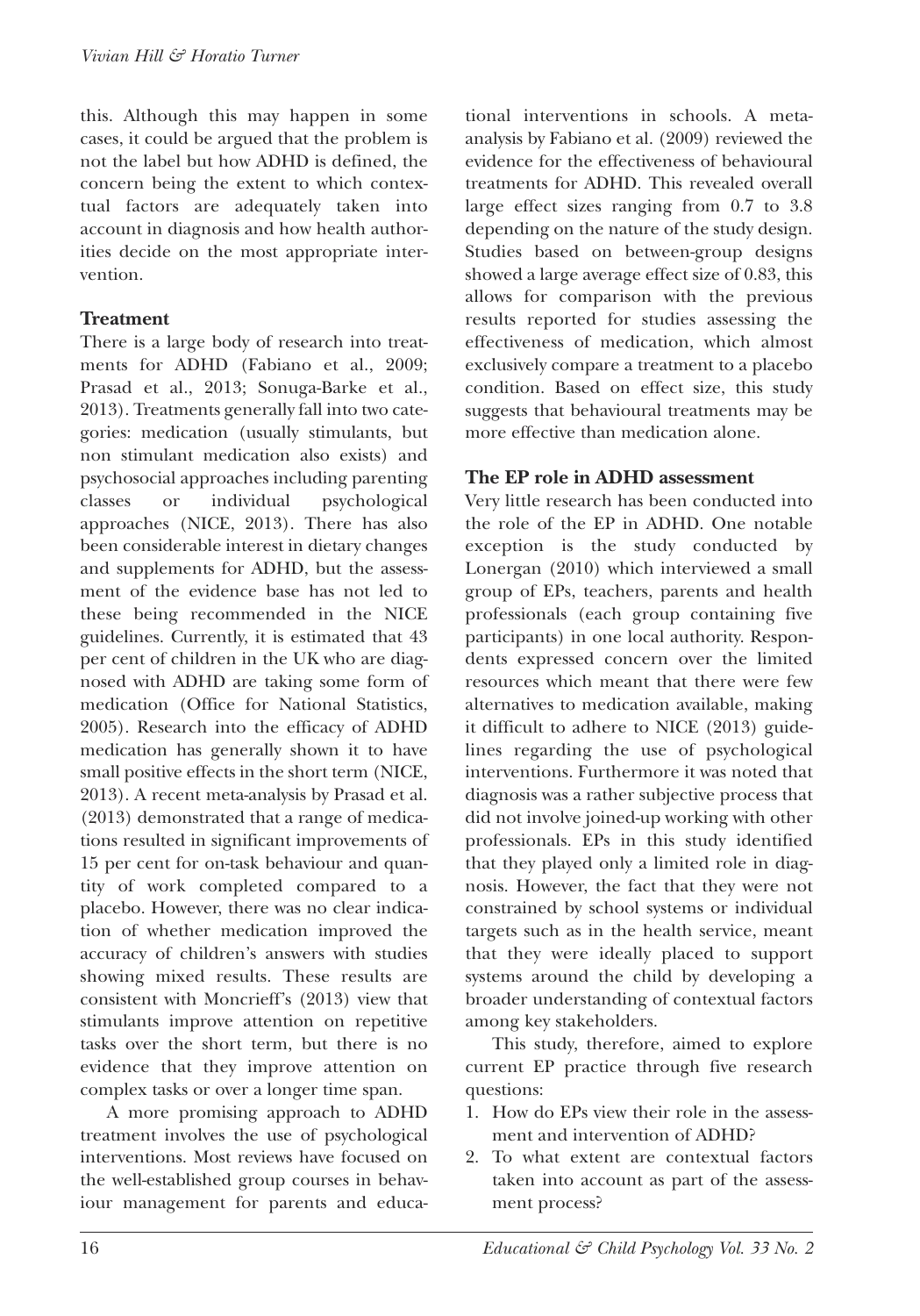- 3. How do EPs deal with tensions between medical and social perspectives of ADHD?
- 4. What is the child's role in diagnosis and treatment of ADHD?
- 5. What is current and best practice regarding assessment and treatment of ADHD?

#### **Methodology**

#### *Participants*

Participants were recruited by email to all members of the Division of Educational and Child Psychologists (DECP) and several local authorities in London. A total of 136 EPs, representing 70 local education authorities responded to the survey. To provide some context for these figures, the educational psychology profession remains fairly small in the UK with 4200 practitioners registered in 2015 with the Health and Care Professions Council (HCPC). The nature of EP work in the UK differs from School Psychologists in many countries. The majority of EPs work for one of the 211 local authorities in the UK and provide psychological services to groups of schools or across a range of different roles within local government and occasionally within the National Health Service.

The experience of EPs in this study ranged from less than one year post-qualification to 41 to 45 years. The survey appears to be representative of the main roles carried out by EPs working in local authorities. Job titles were reported as: Main grade EP (59 per cent); Senior and/or Specialist EP (22 per cent); Principal EP (13 per cent); Private  $(2 \text{ per cent})$ ; Other  $(4 \text{ per cent})$ .

#### *Materials*

The items included in the online questionnaire included quantitative questions inviting a range of responses to three- or six-point Likert scale questions. Open-ended questions, where EPs were asked to provide a written response, were used to generate qualitative data. The selection of items for inclusion in the questionnaire was based on focus group discussions at workshops held by the DECP during the 2013 annual conference, and contributions from the DECP Medicalisation of Childhood Working Group, and previous research with EPs (Lonergan, 2010; Simandl, 2013). The Ethics Committee at the Institute of Education approved this study.

#### *Quantitative data*

Responses to questions were analysed using either descriptive statistics or one-way ANoVA and other relevant non-parametric tests.

#### *Thematic analysis*

The responses to the open-ended questions were analysed using an inductive thematic analysis (TA), a flexible approach that can be both descriptive and generate new theoretical frameworks from the data (Robson, 2011). The model of TA adopted conforms to that described by Braun and Clarke, (2006, 2013).

It is considered good practice to demonstrate inter-rater reliability by comparing the identification of themes with another researcher [\(Boyatzis,](https://www.researchgate.net/publication/289675589_Transforming_qualitative_information_Thematic_analysis_code_development_sage_thousand_oaks?el=1_x_8&enrichId=rgreq-66a193ecd309c8bf7bc58243ae56ceca-XXX&enrichSource=Y292ZXJQYWdlOzMwNDkwMDg0MjtBUzozODA4MTYwMTk0NzY0ODBAMTQ2NzgwNTAyMjYxOQ==) 1998), in this case the authors worked first in isolation and during this stage generated a very high level of consensus in the initial themes. The authors then worked in parallel to agree the final themes and subthemes.

#### **Key findings**

#### *Quantitative data*

The survey questions are available in Appendix A and details of the statistical analyses conducted are provided in Appendix B.

#### *Descriptive analysis*

Responses to the survey questions posed, provided the following data:

**Question 1:** 60 per cent of respondents reported that they were never, or rarely consulted as part of the diagnostic process, 25.9 per cent were sometimes consulted, but only 14 per cent indicated that they were often or always consulted.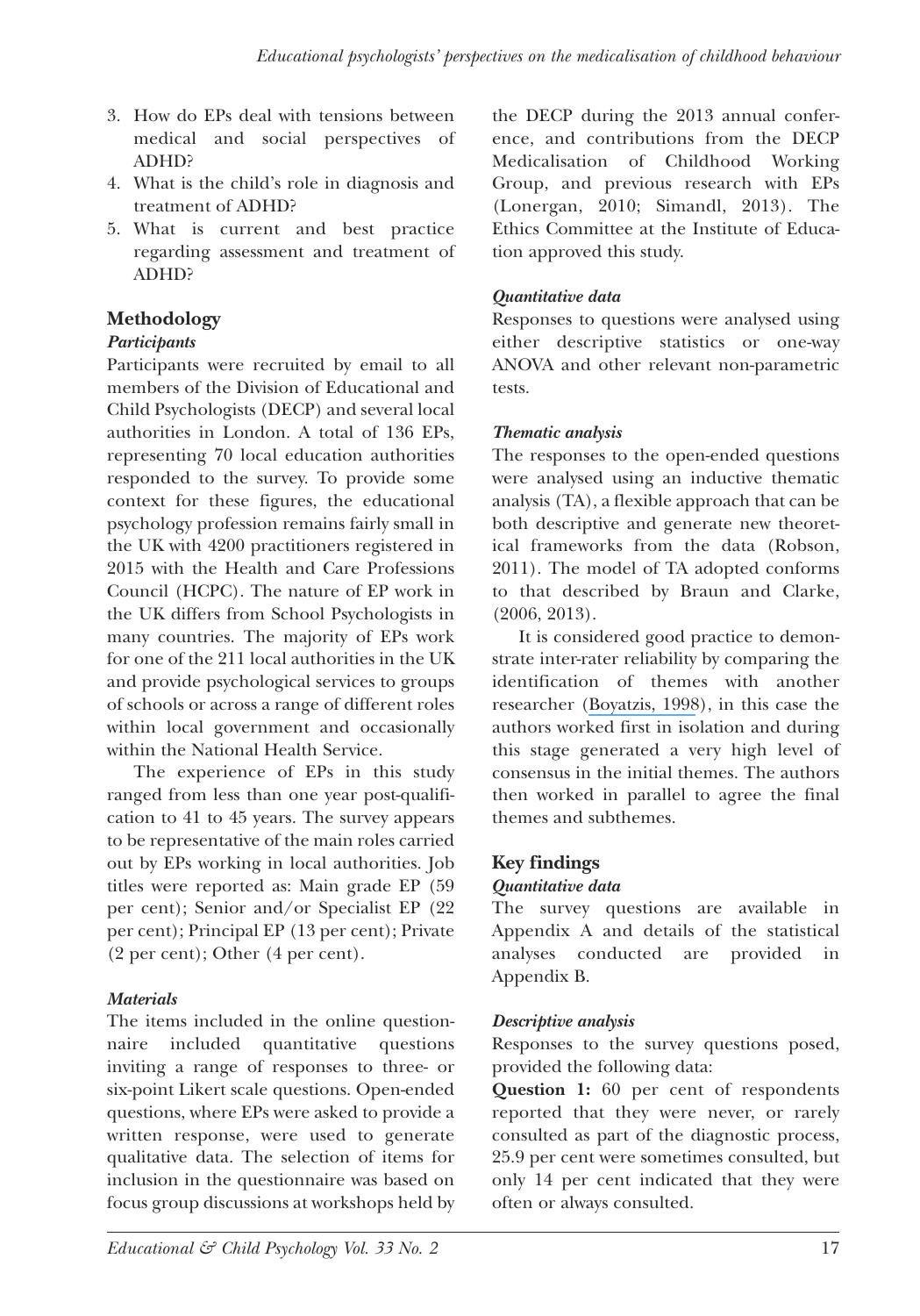**Question 2:** 48 per cent of respondents indicated that in their experience contextual and systemic factors were never or rarely considered during diagnosis, 37.5 per cent felt these were sometimes taken into account, whereas only 14 per cent indicated that these factors were often or always taken into account.

**Question 3:** 19 per cent of Respondents indicated that they rarely or never felt confident about challenging diagnoses of ADHD that they disagreed with, 34.6 per cent would sometimes challenge a diagnosis, and 42 per cent of respondents indicated that they would often or always feel confident to express a different view of a child's diagnosis. **Question 4:** 56 per cent of respondents indicated that in their experience families are rarely or never offered psychological interventions prior to being offered medication, 17 per cent felt this was sometimes the case, whereas 16 per cent indicated that this was often or always the case.

**Question 5:** 51 per cent of respondents indicated that children were rarely or never involved in decisions about their treatment, whereas 13 per cent indicated that this was sometimes the case. Only 3 per cent of respondents indicated that this was often or always the case.

**Question 6:** The vast majority of respondents, 83 per cent, felt that it was appropriate for EPs to be involved in the diagnosis of ADHD.

**Question 7:** 21 per cent of respondents worked in services with a standardised protocol for ADHD assessment, 40 per cent did not and 39 per cent were unsure if such a process was in place.

**Question 8:** 22 per cent of respondents indicated that they were aware of preschool children being prescribed medication for ADHD, 22 per cent were unsure and 56 per cent indicated this was not their experience. **Question 9:** Only 10 per cent of respondents were aware of local records being kept about ADHD diagnosis. 78 per cent indicated they were unsure if records were kept and 12 per cent worked in local authorities where no records are kept.

#### **Statistical analysis**

Further analysis was conducted to investigate whether services having a standardised protocol in place made any difference to practice in relation to ADHD assessment and management. The data from the groups with a protocol, and those without were compared and the data collapsed to include positive and negative responses only. 'Not sure' responses were removed. Using a oneway analysis of variance in each case the following findings emerged:

EPs working in local authorities with a standardised protocol were not significantly more likely to be consulted as part the diagnostic process (*p*>0.05). However, in these contexts, systemic and contextual factors were significantly more likely to be taken into account.  $F(1,75) = 16.37$ ,  $p \times 0.001$ ; a small overall effect size of 0.179 (partial  $\eta^2$ ) showed that the use of a protocol accounted for 18 per cent of the variance in whether systemic factors were taken into account.

Families are significantly more likely to be offered psychological interventions in local authorities that have a protocol in place. A Levene's test revealed that the data did not meet the assumption of homogeneity of variance. Therefore, a Welch's *F* statistic was used to provide a more robust analysis. *F*(1,30)=5.57, *p*=0.025; a small overall effect size of  $0.098$  (partial  $\eta^2$ ) showed that use of a protocol accounted for 10 per cent of the variance in the use of psychological interventions.

Analysis explored whether children were more likely to be involved in decision making in local authorities with a protocol in place. The result approached statistical significance: *F*(1,44)=4.06, *p*=0.05. Although this result does not meet the conventional significance value of less than 0.05 per cent, it was thought to be a relevant finding nonetheless. There are substantially fewer responses to this question due to a high number of 'not sure' responses.

A Spearman's *R* correlation analysis indicated that there is a medium, positive correlation  $(r=0.6, \cancel{p}<0.001)$  between consideration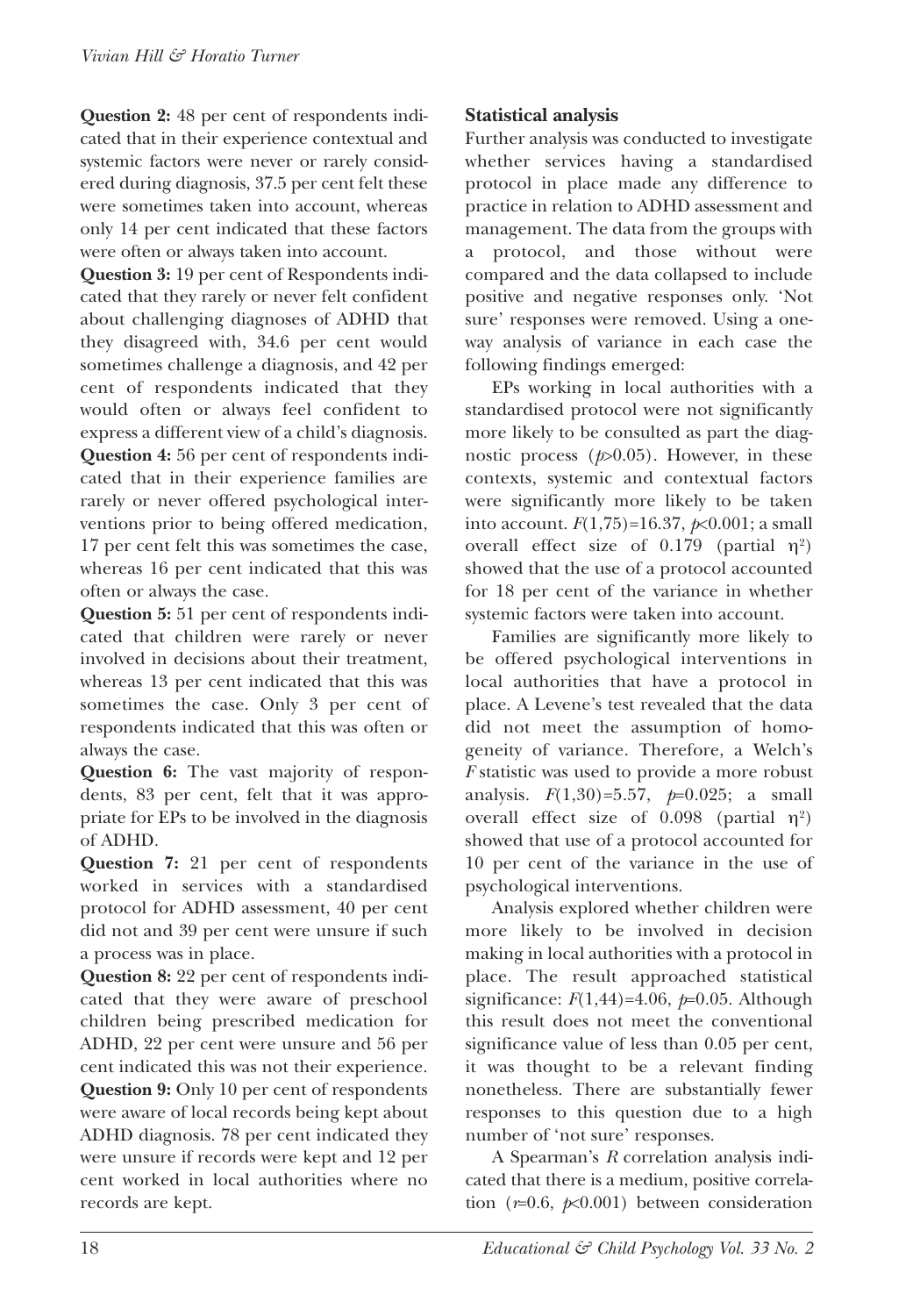of systemic factors and use of psychological interventions.

A further Spearman's *R* correlation analysis indicated that there is a medium, positive correlation  $(r=0.52, \, p<0.001)$ between how often EPs are consulted and use of psychological interventions. This finding suggests that increased involvement of EPs during diagnosis is associated with increased use of psychological interventions.

#### **Qualitative data**

#### *Theme 1: Social understandings of behaviour and medicalisation*

This theme captures the narratives from two subthemes: conceptualising behaviour and labelling and medicalisation.

The first, *conceptualising behaviour*, acknowledged the growth of medical terminology within society to describe behaviour that was felt to reflect 'low tolerance of difference'. Reflecting the prevalent social view that many behavioural issues are considered to be constitutional, and 'within child', leading teachers and parents to 'believe something is 'wrong' and their extension of that, is that it must be medical or biological'.

The second subtheme, *labelling and medicalisation*, reflected the views that in an effort to make sense of complex behaviour, families and teachers often seek a diagnosis. They hope the label will help inform interventions and 'provide clarity about the needs of the child in question'. The growth of the medical model has meant that few people question the value of the diagnosis, and for parents: *'There is a belief that if their child does have ADHD, then not diagnosing it, is failing the child in some way'.* Implicit in these views is the strong belief that medical explanations of behaviour are key to understanding and intervening. These views are seen as significant contributory factors in the increased rates of diagnosis of ADHD in the UK.

#### *Theme 2: Denial of contextual factors*

Respondents felt that 'within child' medical explanations of behaviour were dominant whilst social constructivist perspectives that acknowledge context were less prominent. Two subthemes illuminated this view:

The first, *abdicating responsibility*, described how locating problems within children often excused parents and teachers



#### **Figure 1: Thematic map of the seven themes.**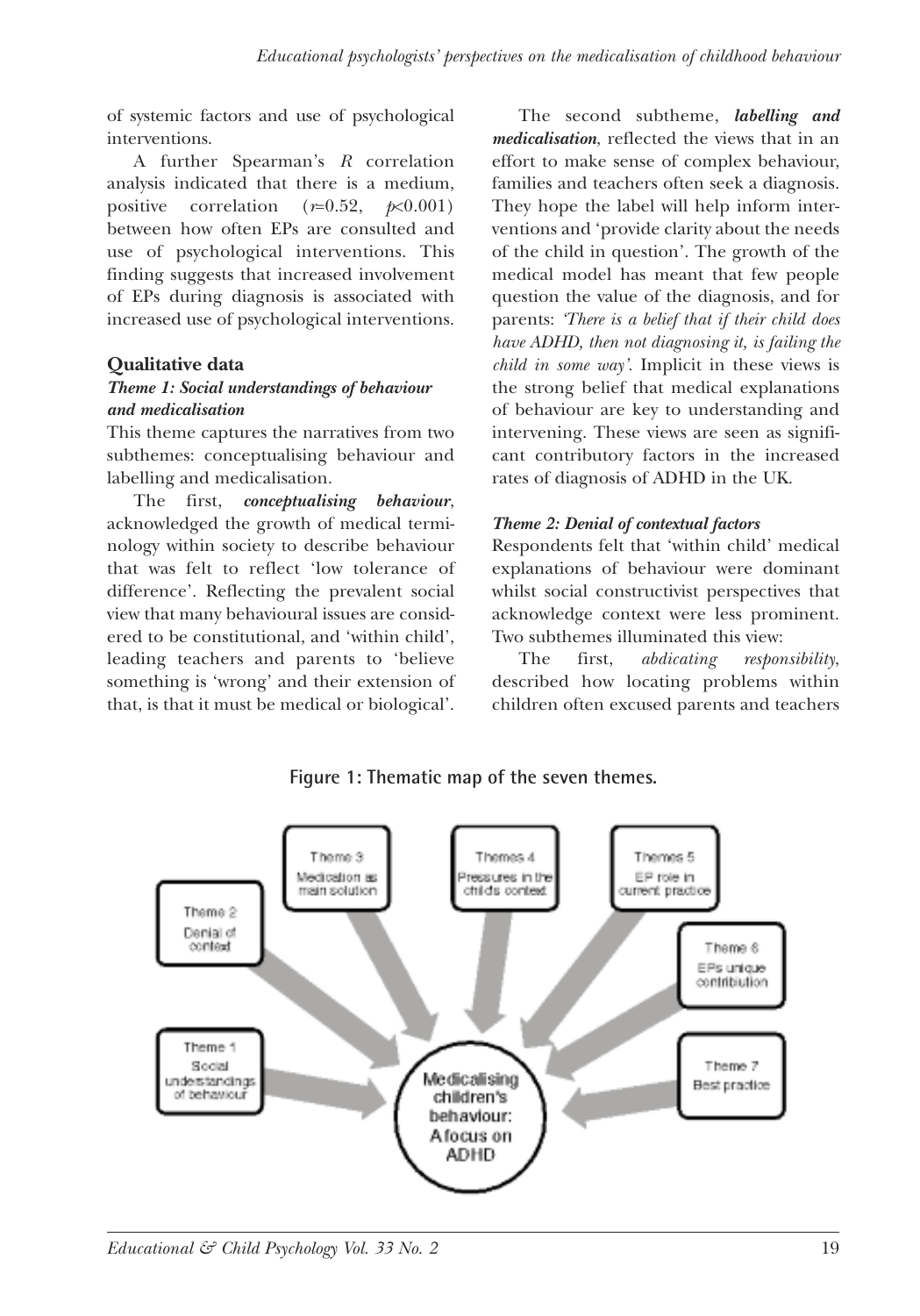of the need to consider their contribution to the behaviour:

*'It's an easy explanation which is convenient and comforting and absolves everyone of blame/guilt/responsibility by locating the problem within the child and medicalising it.'*

It was also recognised that children displaying patterns of behaviour consistent with this ADHD are immensely challenging and the label perhaps acknowledges this:

*'I think a diagnosis is the only option that is seen to validate the difficulties that the school and family experience in managing the behaviour and learning.'*

It was observed that children with challenging behaviour can undermine the confidence of the adults working with them and that the label is often of greater value to them:

*'Both parents and schools sometimes feel ill equipped to manage behaviour and see medication as the 'answer' to their problems. This is obviously meeting the needs of the adults and not the child or young person.'*

The second subtheme, *ignoring contextual issues*, highlighted concerns that influential factors and experiences in the child's life, that might support different explanations of their behaviour, may not be known at the time of diagnosis. This may include attachment issues or exposure to trauma. Furthermore, factors such as 'overcrowding and poverty are… highly implicated but often ignored'. Whilst the diagnosis requires the behaviour to be observed in at least two settings, there was little evidence of adequate liaison with schools. EPs described diagnoses that were 'almost completely informed by parent's perspectives'. Many EPs described experiences of children having the diagnosis yet showing no evidence of behavioural concerns at school. EPs described 'marked variations and inconsistencies' between different service providers in terms of the importance and consideration afforded to contextual variables during diagnosis. This lack of consistency was seen as a significant contributor to what respondents described as false diagnoses.

#### *Theme 3: Medication as the main solution* This theme emerged from two subthemes:

The first, *quick and easy treatment*, described an over reliance on medication as the dominant form of intervention. It was seen as a 'quick fix treatment' that will 'make everyone's life easier'. Even in cases where psychological interventions were offered, it was often in parallel with medication. Some EPs felt more positive about medication and described how it had eased difficult situations and enabled children to 'make sense of their thoughts…so that they can organise themselves'.

The second subtheme, *lack of alternatives*, provided an explanation for the reliance on medication. Many EPs described the difficulties experienced accessing Child and Adolescent Mental Health Services (CAMHS):

*'Our biggest difficulty is that our CAMHS and Paediatric teams are so short staffed they go straight to medication and completely ignore NICE guidance.'*

Respondents described marked regional variations in CAMHS, some offering 'one off advice' and others offering more comprehensive support. Where psychological interventions were offered, they were often difficult for families to access due to their location. Furthermore, interventions were only available during working hours presenting challenges to working parents.

#### *Theme 4: Pressure in the child's context and systems*

EPs identified multiple interacting factors that influence the systems around the child, creating pressure for a diagnosis and medication.

The first subtheme, *schools*, highlighted the pressures on schools to reach academic targets that could often influence their willingness to work with the most challenging behaviours in the long term:

*'The pressure from Ofsted to demonstrate progression for all pupils means that children with challenging behaviours who are living in adversity are a real problem for the school.'*

Having a label like ADHD was somehow seen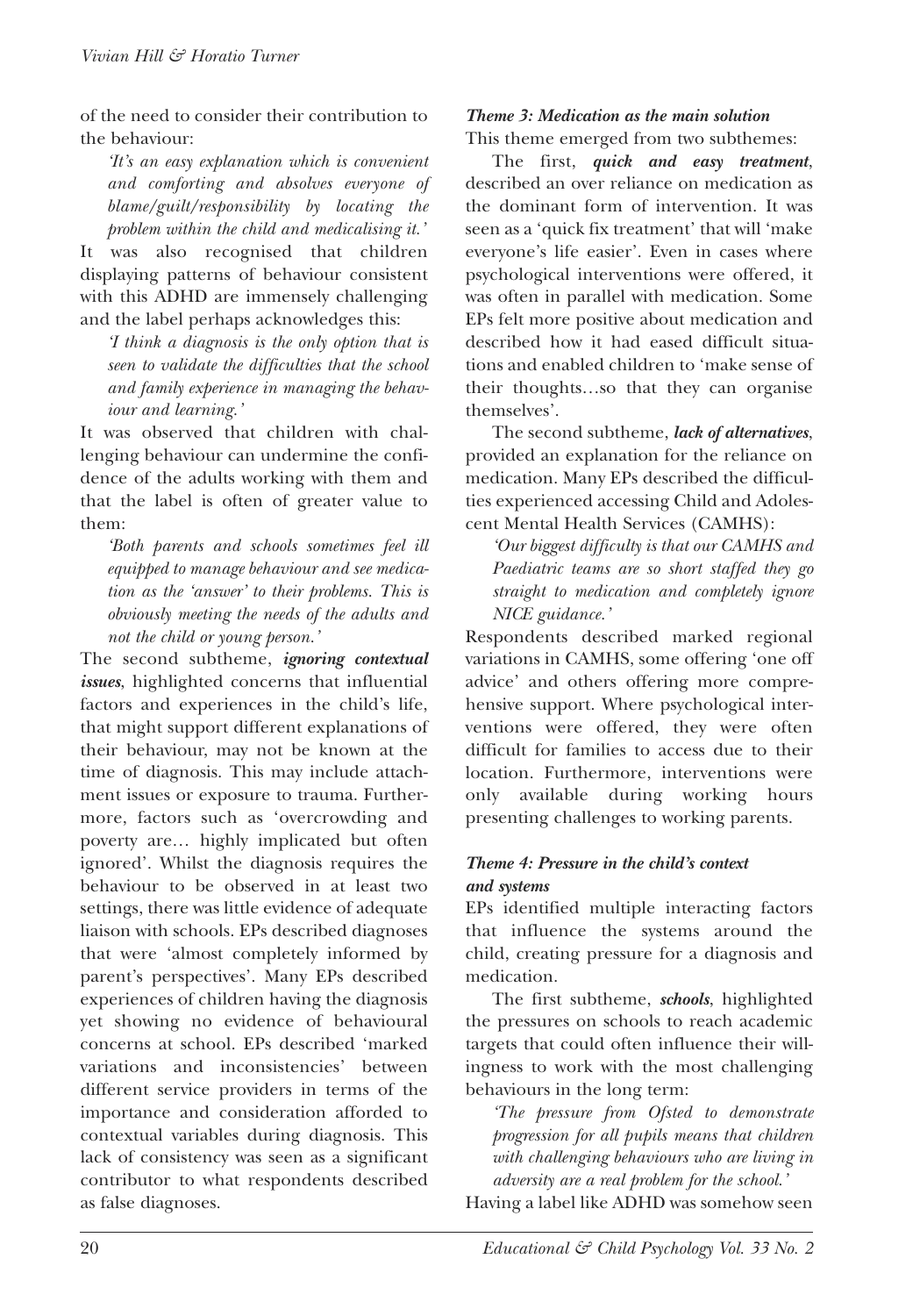as an explanation that would take the pressure off the school.

The second subtheme, *families*, identified the significant support resources that a family might access via a diagnosis of ADHD, whether additional support at school or access to other professionals. EPs also highlighted 'perverse [financial] incentives' for families to seek diagnosis for a child; these included access to increased welfare payments, improved housing, transport and, in some instances, profiting from selling the medication illegally.

#### *Theme 5: EP role in current practice*

This theme is derived from three subthemes:

The first, *EP role in diagnosis*, includes comments indicating recognition that EPs could make a significant contribution to the assessment process. However, in the absence of an agreed role this can be hard to negotiate and operationalise. EPs were often involved post diagnosis to support schools and families with behaviour management:

*'Usually when the EP gets involved the die is cast and is predominantly problem-focused, so much so that the only perceivable solution is medication.'*

It was felt that earlier EP involvement in the process would enable a more child-centred and solution focused form of intervention. By targeting systemic issues within the school, community or family, and avoiding the immediate focus on medication.

The second subtheme, *communication between education and health*, highlights the challenges in working collaboratively with colleagues in health. Despite a considerable focus on the importance of multi-professional working over the past decade the current climate of financial and time pressures limits opportunities for participation in multi-professional meetings. Many EPs commented that even if they were actively involved in work with a child that colleagues in health had not sought their views, or explained their involvement. Even when reports were shared there was a sense that contextual information was ignored:

*'Although I had sent reports highlighting the environmental or developmental issues that could explain the behaviours, these were mainly ignored or at least this is how it felt.'*

The third subtheme, *power imbalance*, described how views from professionals in education appeared to be treated with lower priority in decision making than those from health, *'The psychiatrist was always the most powerful member of the team and their view usually prevailed.'* This means that inappropriate decisions about diagnoses might not be challenged as *'School professionals in particular can be reluctant to challenge health colleagues.'*

#### *Theme 6: EPs' unique contribution*

Three distinct subthemes contributed to this theme:

The first, *raising awareness of contextual factors*, highlighted how EPs are uniquely placed to support the understanding and recognition of wider contextual considerations and alternative formulations to explain a child's behaviour: *'I am often a lone voice in identifying systemic and contextual factors.'* Furthermore, EPs considered that they have a clear role to support effective working partnerships with parents, schools and other professionals. *'[I provide] clear dialogue with parents and Head Teachers… I offer to work with the medical team on monitoring the child's progress in school.'*

The second subtheme, *providing tailored interventions*, describes how EPs could help schools to develop strategies that are 'tailored to the individual needs of a child' and 'involve the child in developing strategies to support their own needs'. This individually focused, and child centred approach was considered the most effective way of addressing the child's needs in school. Advice and training for school staff and parents was considered essential to develop the skills to effectively intervene and promote change:

*'I see our role as helping to include the child with ADHD in the mainstream setting, to raise awareness amongst parents and teachers about*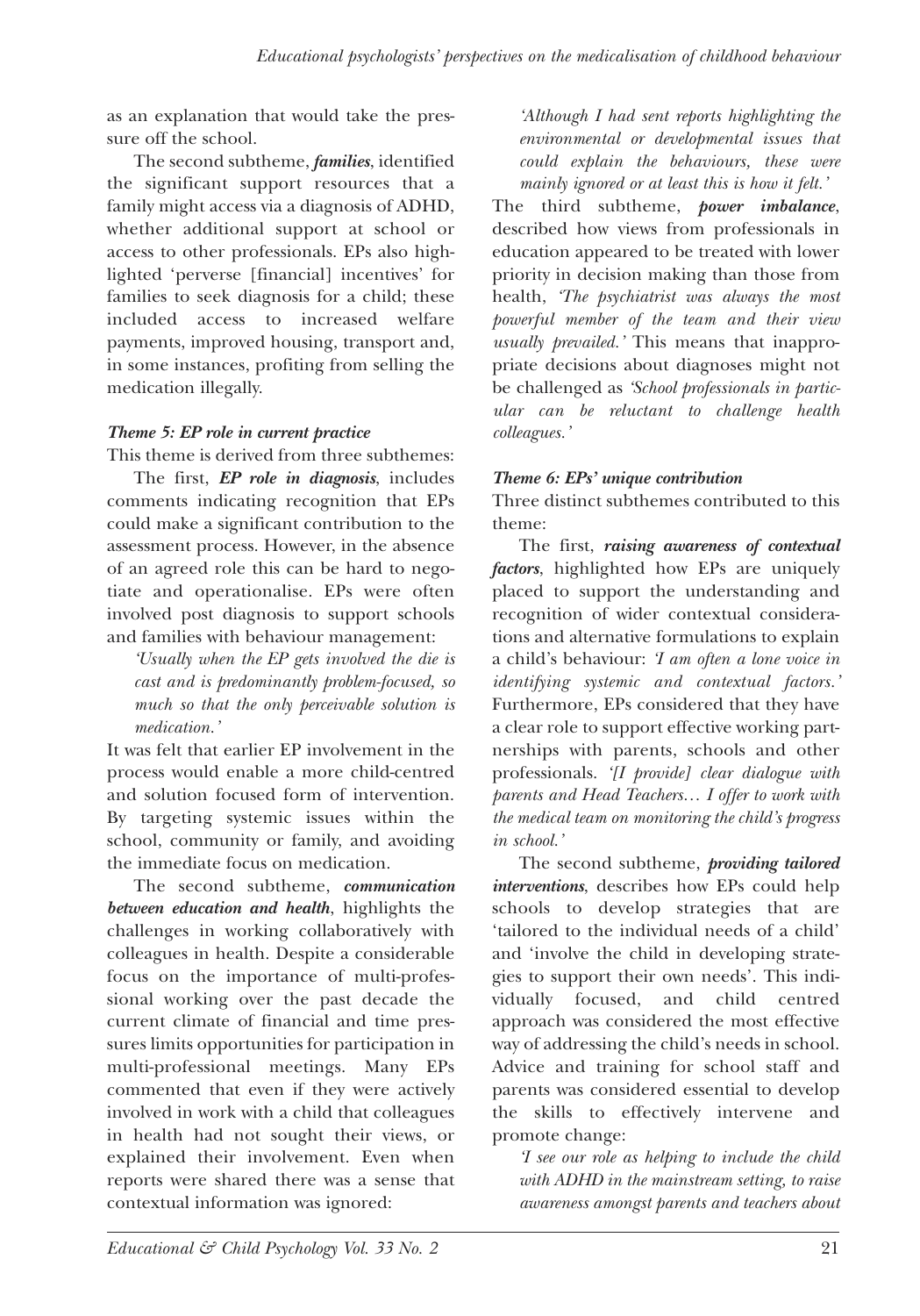*the condition and what they can do to help, promote resilience, raise academic attainment, find the child's strengths and build on them.'*

The third subtheme, *the child's voice*, relates to how EPs frequently described their work with children and young people as eliciting their views, helping them to understand their diagnosis and engage in plans for the intervention. In most cases this was the first time the child had been asked their views or had the opportunity to discuss their diagnosis. It was reported that children often viewed themselves as 'being the source of the family's problems' or as being 'terrified that there is something wrong with their brain'. These views highlight the importance of this aspect of the EP role.

#### *Theme 7: Best practice*

The data helped identify a number of factors that either promote or prevent best practice.

These are reflected in three subthemes: The first, *the development of a multi-agency*

*pathway*, or protocol was seen as the most important way of addressing the systemic pressures leading to increased diagnoses and medication rates. Key elements of successful pathways included: involvement with an EP prior to a referral being made; a multidisciplinary panel to assign assessments to relevant professionals; the use of high quality information to inform assessments; and joint diagnosis and review.

*'[My local authority] has a behaviour pathway that includes ADHD. Following its introduction and the insistence that a behavioural observation by an EP should take place, diagnosis of and medication for ADHD fell significantly.'*

other innovative approaches included a 'community-based model via a helpline… not attached to schools' and some respondents described how they were developing links with new Clinical Commissioning Groups (CCGs) who 'might be persuaded to commission an integrated service that included paediatricians and EPs, so that children could have a more consistent and coherent service'.

The second subtheme, *psychological interventions in context*, described the importance of providing support in the context in which the behaviour occurs. EPs described a range of interventions they currently provide including locality and within school nurture groups based on the 'Safe to Learn' programme. Others described home visiting programmes for pre-school children 'to enhance the parent-child relationship'. other interventions described included a variety of parenting programmes that focus on attachment and include the 'Nurtured Heart', 'Solihull Approach', and 'Incredible Years'.

The final subtheme highlighted *barriers to best practice*; EPs described the barriers that they had experienced in developing multi-agency pathways. These included professional rivalries and resistance to change from some professional groups.

*'A pathway is in the process of being prepared for ADHD but we have had to fight to be involved in this.'*

It was felt that strong management and leadership was essential to negotiate the necessary systemic changes at higher levels within the local authority.

*'I am very uneasy about the situation in my local authority and the lack of will to do anything about it at a systemic level.'*

EPs highlighted the additional challenges posed by traded services, where financial constraints can be a barrier to working in different ways and pose challenges in determining who pays.

*'EPs were much more heavily involved in attending umbrella panels and for providing evidence before we had significant LA cuts and more than half of EPs left.'*

#### **Discussion**

The first research question focused on how EPs view their current role in the assessment and intervention of ADHD. Many EPs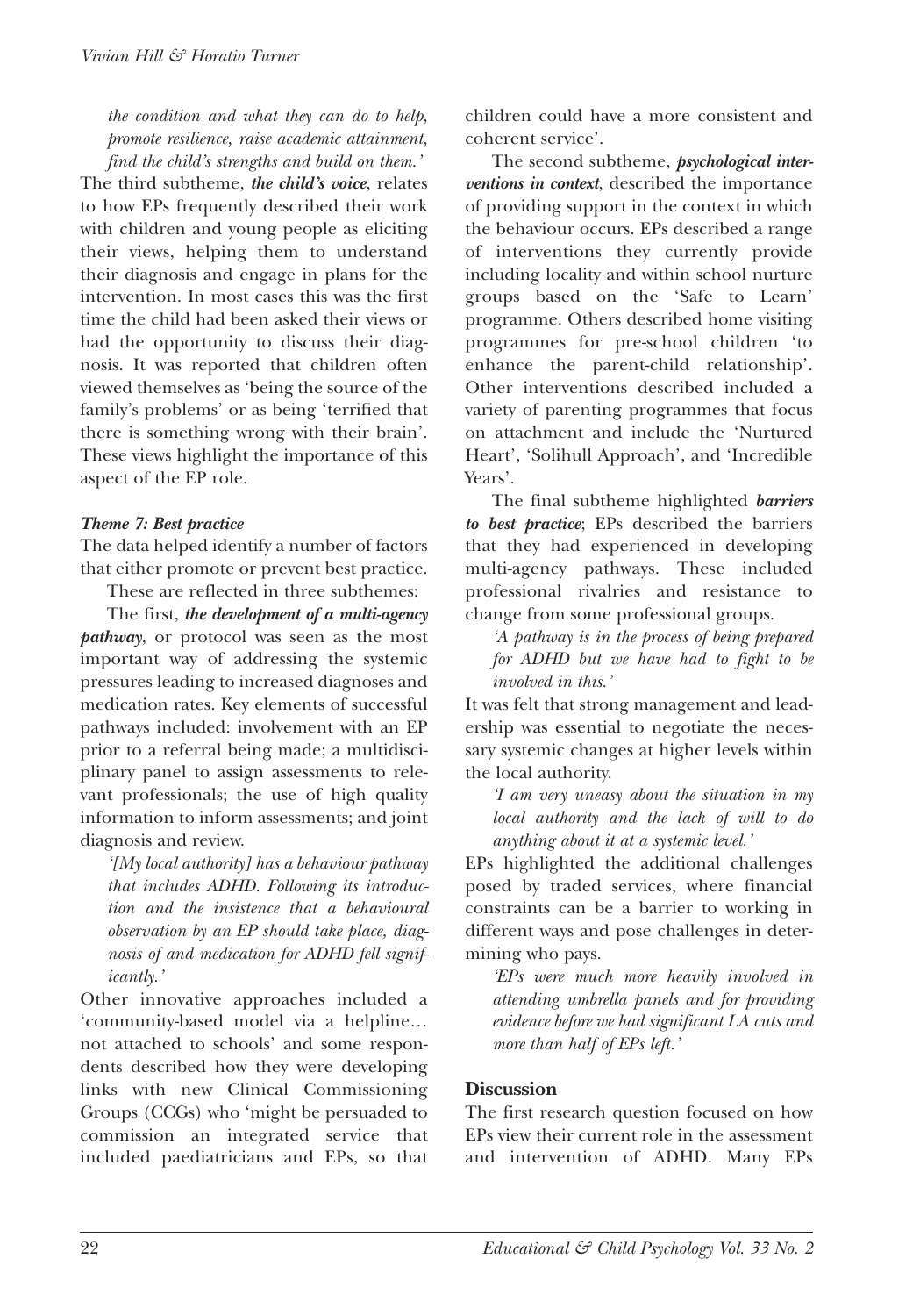responding to the survey expressed concerns at their current role in this domain. They described feeling excluded from the early stages of the assessment process. Many felt that a more formalised role, and improved systems of communication with colleagues working in health, would ensure that all relevant information about the child's development and life circumstances informed the assessment. It was felt that EPs could support the development and implementation of individually tailored interventions. The data suggested a significant correlation between EP involvement in the assessment process and the increased use of psychological interventions.

The second research question investigated the extent to which contextual factors are taken into account during the assessment process. The data suggests that in current practice the medical model dominates, and insufficient attention is paid to wider contextual data about the child's behaviour including social and psychological dimensions. The evidence, both nationally and internationally is that the consequences of this narrow conceptualisation of behaviour is fuelling the ever increasing numbers of children being treated, often inappropriately, with psychotropic medication. The need to embed an alternative and more holistic understanding of behaviour into the process of assessment is indicated, and the evidence presented here suggests that when contextual data is taken into account, it is more likely to lead to psychological interventions. EPs provide an important means of accessing contextual information and would facilitate improved practice as indicated by the current NICE (2013) guidance.

The third research question explored how EPs deal with tensions between medical and social perspectives of ADHD. The data indicated that EPs felt confident to discuss and challenge diagnoses that they felt were not based on a full understanding of a child's behaviour, and colleagues in health valued these contributions. What emerged from the data was evidence of the impact

that austerity measures and cuts in funding have had on the levels of professional liaison, and the ability of some local authorities to deliver the requirements of the NICE (2013) guidelines. The national context indicates ever-increasing concerns about children's mental health and wellbeing, and highlights that under-funded services such as CAMHS are not able to respond to the demand. The data indicates that EPs have a valuable contribution to make to support the delivery of more effective mental health services for children and young people, particularly when delivered in community settings like schools.

The fourth research question investigated the child's role in the diagnosis and treatment of ADHD. More than half of the EPs sampled expressed concern about how infrequently children's views were sought as part of the diagnostic process, or in decisions regarding their treatment. This is a cause for concern since government guidelines require professionals to take account of the views of children (DFE SEND Code of Practice, 2014; NICE, 2013). There is substantial research evidence (Swift & [Callahan,](https://www.researchgate.net/publication/24024530_The_Impact_of_Client_Treatment_Preferences_on_Outcome_A_Meta-Analysis?el=1_x_8&enrichId=rgreq-66a193ecd309c8bf7bc58243ae56ceca-XXX&enrichSource=Y292ZXJQYWdlOzMwNDkwMDg0MjtBUzozODA4MTYwMTk0NzY0ODBAMTQ2NzgwNTAyMjYxOQ==) 2009), to indicate that children's participation is felt to be critical to the efficacy of treatments, regardless of whether medication or psychological approaches are used. This was particularly important in terms of the child and key stakeholders retaining a sense of ownership of the problem and control over the outcomes. It is noted that EPs are suitably skilled and well placed to support and promote the engagement of children and young people in their assessments and in plans for interventions.

The final research question focused on best practice in the assessment and treatment of ADHD. The results of this study provide strong evidence that adopting an agreed local protocol, or assessment pathway that incorporates a multi-professional model of assessment, and involves EPs at an earlier stage in the process has many benefits. It ensures the consideration of wider contextual variables during the formulation stage,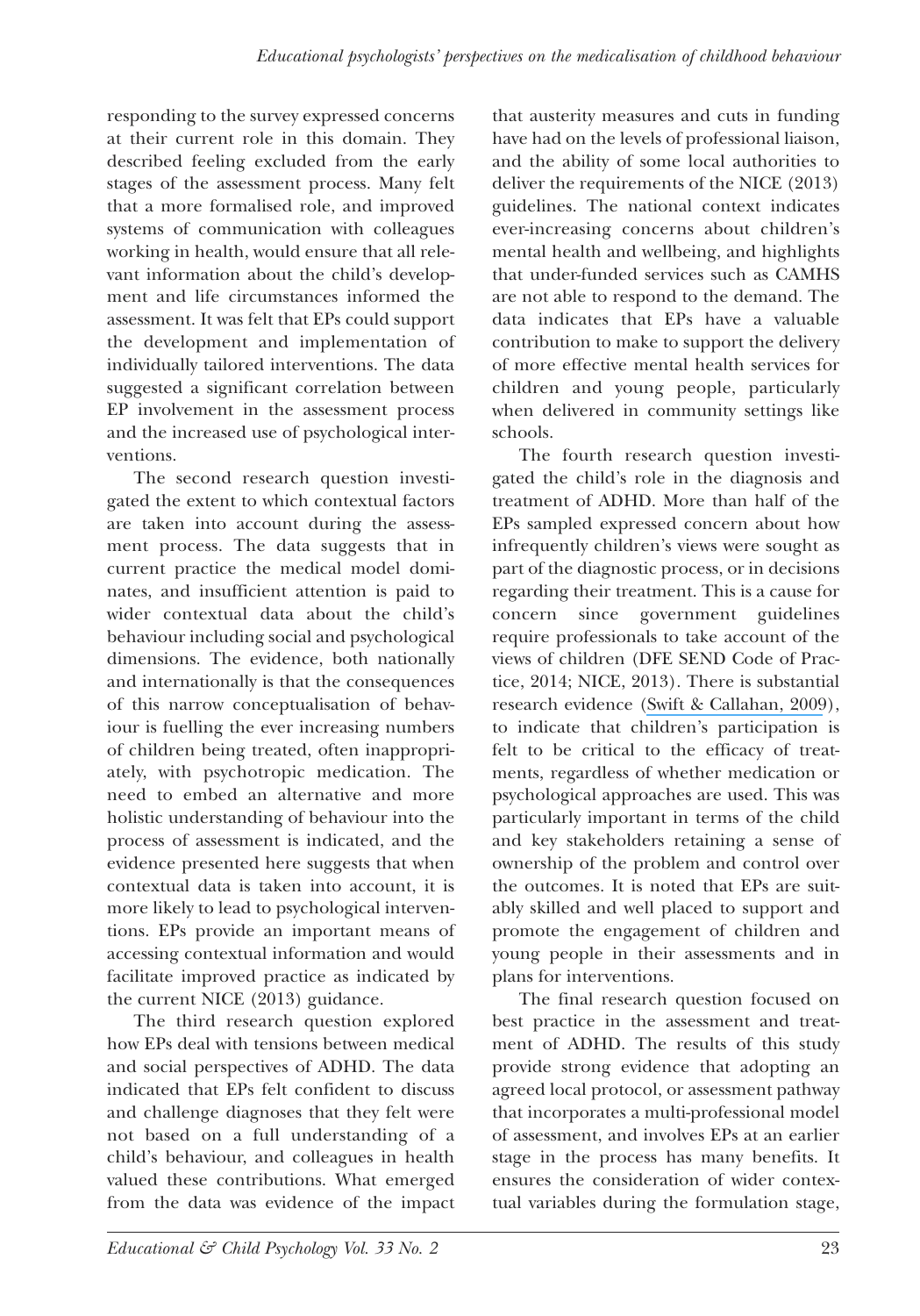and that families are significantly more likely to be offered psychological interventions before being prescribed medication. This process results in a more preventative and holistic approach to treating children. Furthermore, EPs reported that where a protocol was in place, the prescription of medication had been significantly reduced.

A key finding of this study is that 22 per cent of EPs reported being aware of preschool children taking psychotropic medication in their local authority, despite NICE (2013) guidelines that it is not indicated for use in pre-school children. This finding lends weight to previous informal research by the Association of Educational Psychologists (AEP) which also suggested an increase in Methylphenidate prescriptions for preschool children in the Midlands (Doward & Craig, 2012). The results of this study provide strong evidence that adopting a multi-professional model of assessment may result in a more preventative and holistic approach to treating young children, thereby reducing the need for medication. This research identified that few families are offered psychological therapies before being prescribed medication. It was strongly felt by respondents that an increased role for EPs in the assessment process would create more effective and long-term treatment options. However, many EPs commented on the difficulty in changing established practices, and the need for strong leadership to challenge current models of practise at management levels within local authorities.

Finally, the vast majority of respondents reported being unsure about whether their local authority collected data on ADHD diagnosis rates. As result, it is not clear to what extent prescription and medication rates have a differential impact on certain groups in society, despite the risk that disadvantaged groups may be disproportionately medicated.

The survey indicates the urgent need to ensure that robust systems are in place for monitoring assessment outcomes and the use of medication with children and young people. Data collection systems should be implemented locally and nationally, and will help to develop an evidence base of effective assessment and intervention approaches. This data would then support future policy development and help prioritise funding for at-risk groups.

#### **Strengths and limitations**

A strength of the study was the range of EPs that participated, and the geographical spread, which indicates that the data is representative of the profession and highlights examples of best practice.

In terms of limitations, this was an online survey and it may have attracted those with strong views and, therefore, there may be some bias in the data. As a survey it was not possible to probe for meaning or clarification of issues that emerged. Also, the study relied on self-report data from educational psychologists and did not seek corroborative sources of evidence regarding diagnostic and treatment practice in the areas surveyed.

#### **Conclusions**

Priorities for future work include the need to develop a nationally agreed protocol for a multi-professional approach to assessment and treatment of ADHD. There is clear SIGNED FoR BY EAMESevidence that EPs can make a substantial and significant contribution in this area. Increased EP involvement could reduce the number of children taking psychotropic medication and increase their access to psychological interventions that focus on their full range of needs. Ultimately, the need to change the current assessment paradigm and move from a medical model to a more holistic view of children's behaviour is considered crucial.

Furthermore, there is an urgent need for careful monitoring of prescription rates, particularly in pre-school children and across different ethnic and social groups. Further research focused on these groups would provide valuable insights and help to develop specific guidance. Steps should be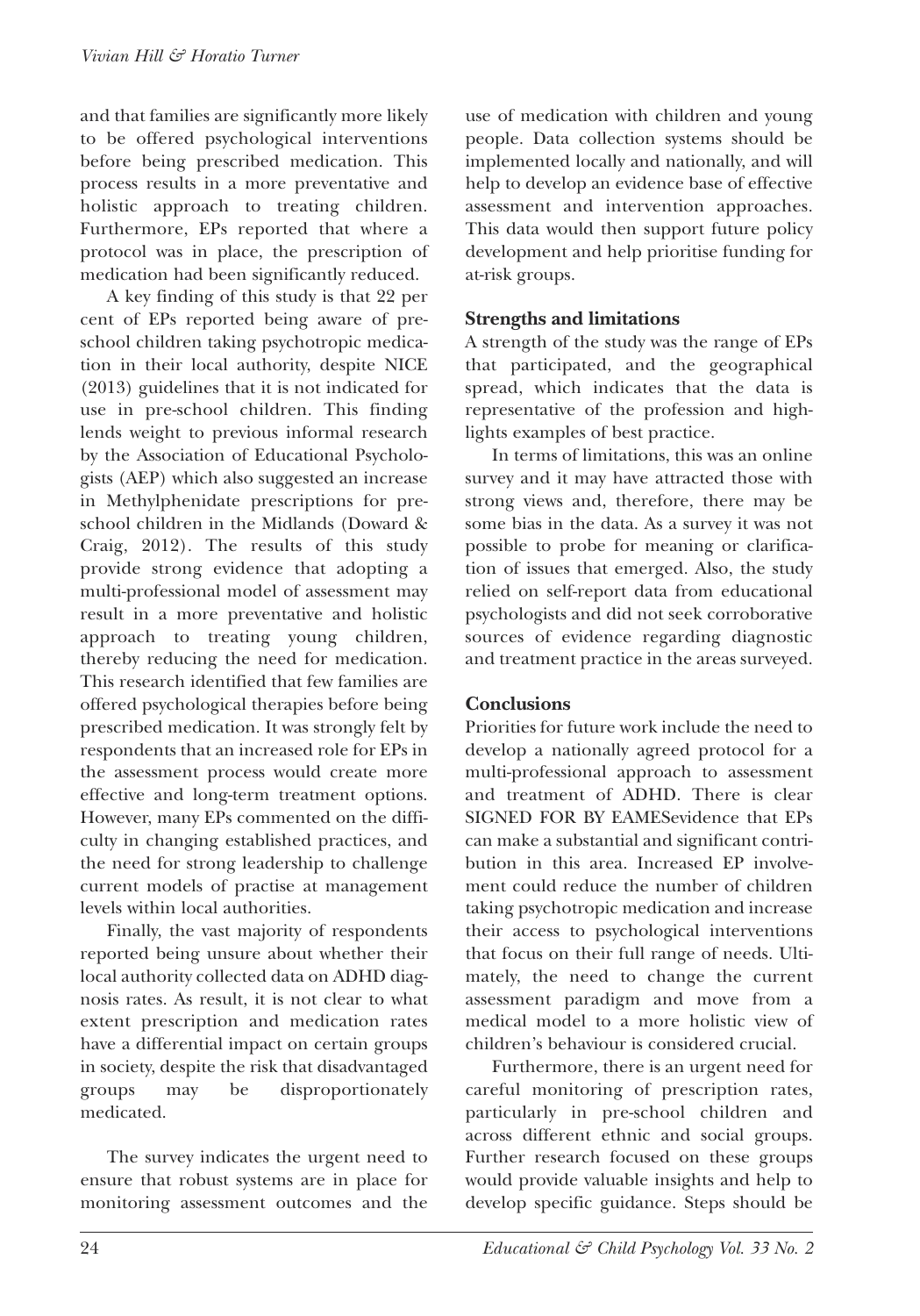taken to address the lack of participation by children and young people in decisions about their treatment and EPs are well placed to facilitate this process.

#### **Address for correspondence Vivian Hill** Email: V.Hill@ioe.ac.uk

**References**

- American Psychiatric Association (APA) (2000). *Diagnostic and statistical manual of mental disorders: DSM-IV-TR.* Washington, DC: Author.
- American Psychiatric Association (APA) (2013). *American Psychiatric Association: Diagnostic and statistical manual of mental disorders* (5th ed.). Arlington, VA: Author.
- Banerjee, T.D., [Middleton,](https://www.researchgate.net/publication/6120916_Environmental_risk_factors_for_attention-deficit_hyperactivity_disorder?el=1_x_8&enrichId=rgreq-66a193ecd309c8bf7bc58243ae56ceca-XXX&enrichSource=Y292ZXJQYWdlOzMwNDkwMDg0MjtBUzozODA4MTYwMTk0NzY0ODBAMTQ2NzgwNTAyMjYxOQ==) F. & Faraone, S.V. (2007). Environmental risk factors for [attention-deficit](https://www.researchgate.net/publication/6120916_Environmental_risk_factors_for_attention-deficit_hyperactivity_disorder?el=1_x_8&enrichId=rgreq-66a193ecd309c8bf7bc58243ae56ceca-XXX&enrichSource=Y292ZXJQYWdlOzMwNDkwMDg0MjtBUzozODA4MTYwMTk0NzY0ODBAMTQ2NzgwNTAyMjYxOQ==) [hyperactivity](https://www.researchgate.net/publication/6120916_Environmental_risk_factors_for_attention-deficit_hyperactivity_disorder?el=1_x_8&enrichId=rgreq-66a193ecd309c8bf7bc58243ae56ceca-XXX&enrichSource=Y292ZXJQYWdlOzMwNDkwMDg0MjtBUzozODA4MTYwMTk0NzY0ODBAMTQ2NzgwNTAyMjYxOQ==) disorder. *Acta Pædiatrica, 96*(9), [1269–1274.](https://www.researchgate.net/publication/6120916_Environmental_risk_factors_for_attention-deficit_hyperactivity_disorder?el=1_x_8&enrichId=rgreq-66a193ecd309c8bf7bc58243ae56ceca-XXX&enrichSource=Y292ZXJQYWdlOzMwNDkwMDg0MjtBUzozODA4MTYwMTk0NzY0ODBAMTQ2NzgwNTAyMjYxOQ==)
- Barkley, R.A. (1997). [Behavioral](https://www.researchgate.net/publication/284874535_Behavioral_inhibition_sustained_attention_and_executive_Functioning_Constructing_a_unifying_theory_of_ADHD?el=1_x_8&enrichId=rgreq-66a193ecd309c8bf7bc58243ae56ceca-XXX&enrichSource=Y292ZXJQYWdlOzMwNDkwMDg0MjtBUzozODA4MTYwMTk0NzY0ODBAMTQ2NzgwNTAyMjYxOQ==) inhibition, sustained attention, and executive functions: [Constructing](https://www.researchgate.net/publication/284874535_Behavioral_inhibition_sustained_attention_and_executive_Functioning_Constructing_a_unifying_theory_of_ADHD?el=1_x_8&enrichId=rgreq-66a193ecd309c8bf7bc58243ae56ceca-XXX&enrichSource=Y292ZXJQYWdlOzMwNDkwMDg0MjtBUzozODA4MTYwMTk0NzY0ODBAMTQ2NzgwNTAyMjYxOQ==) a unifying theory of ADHD. *[Psychological](https://www.researchgate.net/publication/284874535_Behavioral_inhibition_sustained_attention_and_executive_Functioning_Constructing_a_unifying_theory_of_ADHD?el=1_x_8&enrichId=rgreq-66a193ecd309c8bf7bc58243ae56ceca-XXX&enrichSource=Y292ZXJQYWdlOzMwNDkwMDg0MjtBUzozODA4MTYwMTk0NzY0ODBAMTQ2NzgwNTAyMjYxOQ==) Bulletin, 121*(1), [65–94.](https://www.researchgate.net/publication/284874535_Behavioral_inhibition_sustained_attention_and_executive_Functioning_Constructing_a_unifying_theory_of_ADHD?el=1_x_8&enrichId=rgreq-66a193ecd309c8bf7bc58243ae56ceca-XXX&enrichSource=Y292ZXJQYWdlOzMwNDkwMDg0MjtBUzozODA4MTYwMTk0NzY0ODBAMTQ2NzgwNTAyMjYxOQ==)
- Boyatzis, R.E. (1998). *[Transforming](https://www.researchgate.net/publication/289675589_Transforming_qualitative_information_Thematic_analysis_code_development_sage_thousand_oaks?el=1_x_8&enrichId=rgreq-66a193ecd309c8bf7bc58243ae56ceca-XXX&enrichSource=Y292ZXJQYWdlOzMwNDkwMDg0MjtBUzozODA4MTYwMTk0NzY0ODBAMTQ2NzgwNTAyMjYxOQ==) qualitative information: Thematic analysis and code [development.](https://www.researchgate.net/publication/289675589_Transforming_qualitative_information_Thematic_analysis_code_development_sage_thousand_oaks?el=1_x_8&enrichId=rgreq-66a193ecd309c8bf7bc58243ae56ceca-XXX&enrichSource=Y292ZXJQYWdlOzMwNDkwMDg0MjtBUzozODA4MTYwMTk0NzY0ODBAMTQ2NzgwNTAyMjYxOQ==)* [Thousand](https://www.researchgate.net/publication/289675589_Transforming_qualitative_information_Thematic_analysis_code_development_sage_thousand_oaks?el=1_x_8&enrichId=rgreq-66a193ecd309c8bf7bc58243ae56ceca-XXX&enrichSource=Y292ZXJQYWdlOzMwNDkwMDg0MjtBUzozODA4MTYwMTk0NzY0ODBAMTQ2NzgwNTAyMjYxOQ==) Oaks, CA: Sage.
- Braun, V. & Clarke, V. (2006) Using [thematic](https://www.researchgate.net/publication/235356393_Using_Thematic_Analysis_in_Psychology?el=1_x_8&enrichId=rgreq-66a193ecd309c8bf7bc58243ae56ceca-XXX&enrichSource=Y292ZXJQYWdlOzMwNDkwMDg0MjtBUzozODA4MTYwMTk0NzY0ODBAMTQ2NzgwNTAyMjYxOQ==) analysis in [psychology.](https://www.researchgate.net/publication/235356393_Using_Thematic_Analysis_in_Psychology?el=1_x_8&enrichId=rgreq-66a193ecd309c8bf7bc58243ae56ceca-XXX&enrichSource=Y292ZXJQYWdlOzMwNDkwMDg0MjtBUzozODA4MTYwMTk0NzY0ODBAMTQ2NzgwNTAyMjYxOQ==) *Qualitative Research in Psychology, 3*(2), [77–101.](https://www.researchgate.net/publication/235356393_Using_Thematic_Analysis_in_Psychology?el=1_x_8&enrichId=rgreq-66a193ecd309c8bf7bc58243ae56ceca-XXX&enrichSource=Y292ZXJQYWdlOzMwNDkwMDg0MjtBUzozODA4MTYwMTk0NzY0ODBAMTQ2NzgwNTAyMjYxOQ==)
- Braun, V. & Clarke, V. (2013). *Successful [qualitative](https://www.researchgate.net/publication/256089360_Successful_Qualitative_Research_A_Practical_Guide_for_Beginners?el=1_x_8&enrichId=rgreq-66a193ecd309c8bf7bc58243ae56ceca-XXX&enrichSource=Y292ZXJQYWdlOzMwNDkwMDg0MjtBUzozODA4MTYwMTk0NzY0ODBAMTQ2NzgwNTAyMjYxOQ==) research: A practical guide for [beginners.](https://www.researchgate.net/publication/256089360_Successful_Qualitative_Research_A_Practical_Guide_for_Beginners?el=1_x_8&enrichId=rgreq-66a193ecd309c8bf7bc58243ae56ceca-XXX&enrichSource=Y292ZXJQYWdlOzMwNDkwMDg0MjtBUzozODA4MTYwMTk0NzY0ODBAMTQ2NzgwNTAyMjYxOQ==)* London: [Sage.](https://www.researchgate.net/publication/256089360_Successful_Qualitative_Research_A_Practical_Guide_for_Beginners?el=1_x_8&enrichId=rgreq-66a193ecd309c8bf7bc58243ae56ceca-XXX&enrichSource=Y292ZXJQYWdlOzMwNDkwMDg0MjtBUzozODA4MTYwMTk0NzY0ODBAMTQ2NzgwNTAyMjYxOQ==)
- Bronfenbrenner, U. (1979). *The ecology of human development: Experiments by nature and design.* London: Harvard University Press.
- Centers for Disease and Prevention (2014). *Key findings: Trends in the parent-report of HCP diagnosis and medication treatment for ADHD: US, 2003–2011.* Retrieved from:

http://www.cdc.gov/ncbddd/adhd/features/ key-findings-adhd72013.html.

- Conrad, P. (1976). *Identifying [hyperactive](https://www.researchgate.net/publication/274350992_Identifying_Hyperactive_Children_The_Medicalization_of_Deviant_Behavior?el=1_x_8&enrichId=rgreq-66a193ecd309c8bf7bc58243ae56ceca-XXX&enrichSource=Y292ZXJQYWdlOzMwNDkwMDg0MjtBUzozODA4MTYwMTk0NzY0ODBAMTQ2NzgwNTAyMjYxOQ==) children: The [medicalisation](https://www.researchgate.net/publication/274350992_Identifying_Hyperactive_Children_The_Medicalization_of_Deviant_Behavior?el=1_x_8&enrichId=rgreq-66a193ecd309c8bf7bc58243ae56ceca-XXX&enrichSource=Y292ZXJQYWdlOzMwNDkwMDg0MjtBUzozODA4MTYwMTk0NzY0ODBAMTQ2NzgwNTAyMjYxOQ==) of deviant behaviour.* London: [Lexington](https://www.researchgate.net/publication/274350992_Identifying_Hyperactive_Children_The_Medicalization_of_Deviant_Behavior?el=1_x_8&enrichId=rgreq-66a193ecd309c8bf7bc58243ae56ceca-XXX&enrichSource=Y292ZXJQYWdlOzMwNDkwMDg0MjtBUzozODA4MTYwMTk0NzY0ODBAMTQ2NzgwNTAyMjYxOQ==) Books.
- Curatolo, P. (2010). The neurobiological basis of ADHD. *The Italian Journal of Pediatrics, 36*(1), 79.
- Department for Education (DfE) (2014). *Special Education Needs and Disability Code of Practice 2014.* Retrieved from:

https://www.gov.uk/government/publications/ send-code-of-practice-0-to-25.

- Dixon, H. (2013). Fears over the use of Ritalin leads to major inquiry. *The Daily Telegraph* (28 June).
- Doward, J. & Craig, E. (2012). Ritalin use for ADHD children soars fourfold. *The Guardian* (6 May).
- Fabiano, G.A., Pelham, W.E., Coles, E.K., Gnagy, E.M., Chronis-Tuscano, A. & O'Connor, B.C. (2009). A meta-analysis of behavioral treatments for attention-deficit/hyperactivity disorder. *Clinical Psychology Review, 29*(2), 129–140.
- [Frances,](https://www.researchgate.net/publication/285267359_Saving_normal_An_insider) A. (2013). *Saving Norma: An insider's revolt against [out-of-control](https://www.researchgate.net/publication/285267359_Saving_normal_An_insider) psychiatric diagnosis, DSM-5, Big Pharma, and the [medicalisation](https://www.researchgate.net/publication/285267359_Saving_normal_An_insider) of ordinary life.* New York: William [Morrow.](https://www.researchgate.net/publication/285267359_Saving_normal_An_insider)
- Graham, J., Banaschewski, T., Buitelaar, J., Coghill, D. & Danckaerts, M. (2011). European guidelines on managing adverse effects of medication for ADHD. *European Child and Adolescent Psychiatry, 20*(1), 17–37.
- Hill, V. (2013). The medicalisation of childhood. *Division of Educational and Child Psychology Debate, 149*, December.
- Hjern, A., Weitoft, G.R. & [Lindblad,](https://www.researchgate.net/publication/40680505_Social_adversity_predicts_ADHD-medication_in_school_children_-_A_national_cohort_study?el=1_x_8&enrichId=rgreq-66a193ecd309c8bf7bc58243ae56ceca-XXX&enrichSource=Y292ZXJQYWdlOzMwNDkwMDg0MjtBUzozODA4MTYwMTk0NzY0ODBAMTQ2NzgwNTAyMjYxOQ==) F. (2010). Social adversity predicts [ADHD-medication](https://www.researchgate.net/publication/40680505_Social_adversity_predicts_ADHD-medication_in_school_children_-_A_national_cohort_study?el=1_x_8&enrichId=rgreq-66a193ecd309c8bf7bc58243ae56ceca-XXX&enrichSource=Y292ZXJQYWdlOzMwNDkwMDg0MjtBUzozODA4MTYwMTk0NzY0ODBAMTQ2NzgwNTAyMjYxOQ==) in school [children:](https://www.researchgate.net/publication/40680505_Social_adversity_predicts_ADHD-medication_in_school_children_-_A_national_cohort_study?el=1_x_8&enrichId=rgreq-66a193ecd309c8bf7bc58243ae56ceca-XXX&enrichSource=Y292ZXJQYWdlOzMwNDkwMDg0MjtBUzozODA4MTYwMTk0NzY0ODBAMTQ2NzgwNTAyMjYxOQ==) A national cohort study. *Acta Paediatrica, 99*(6), [920–924.](https://www.researchgate.net/publication/40680505_Social_adversity_predicts_ADHD-medication_in_school_children_-_A_national_cohort_study?el=1_x_8&enrichId=rgreq-66a193ecd309c8bf7bc58243ae56ceca-XXX&enrichSource=Y292ZXJQYWdlOzMwNDkwMDg0MjtBUzozODA4MTYwMTk0NzY0ODBAMTQ2NzgwNTAyMjYxOQ==)
- Linnet, K.M., Dalsgaard, S., obel, C., Wisborg, K., Henriksen, T.B. & Rodriguez, A. (2003). Maternal lifestyle factors in pregnancy risk of attention deficit hyperactivity disorder and associated behaviors: Review of the current evidence. *American Journal of Psychiatry, 160*(6), 1028–1040.
- Lonergan, C. (2010). *The perspectives of educational psychologists, teachers, parents and healthcare professionals on the assessment, diagnosis and treatment of children with a diagnosis of ADHD in one English local authority* (Unpublished doctoral thesis). London: Institute of Education, University of London.
- McLeer, S.V., [Callaghan,](https://www.researchgate.net/publication/15030436_Psychiatric_Disorders_in_Sexually_Abused_Children?el=1_x_8&enrichId=rgreq-66a193ecd309c8bf7bc58243ae56ceca-XXX&enrichSource=Y292ZXJQYWdlOzMwNDkwMDg0MjtBUzozODA4MTYwMTk0NzY0ODBAMTQ2NzgwNTAyMjYxOQ==) M., Henry, D. & Wallen, J. (1994). Psychiatric disorders in [sexually-abused](https://www.researchgate.net/publication/15030436_Psychiatric_Disorders_in_Sexually_Abused_Children?el=1_x_8&enrichId=rgreq-66a193ecd309c8bf7bc58243ae56ceca-XXX&enrichSource=Y292ZXJQYWdlOzMwNDkwMDg0MjtBUzozODA4MTYwMTk0NzY0ODBAMTQ2NzgwNTAyMjYxOQ==) [children.](https://www.researchgate.net/publication/15030436_Psychiatric_Disorders_in_Sexually_Abused_Children?el=1_x_8&enrichId=rgreq-66a193ecd309c8bf7bc58243ae56ceca-XXX&enrichSource=Y292ZXJQYWdlOzMwNDkwMDg0MjtBUzozODA4MTYwMTk0NzY0ODBAMTQ2NzgwNTAyMjYxOQ==) *Journal of the American Academy of Child and Adolescent [Psychiatry,](https://www.researchgate.net/publication/15030436_Psychiatric_Disorders_in_Sexually_Abused_Children?el=1_x_8&enrichId=rgreq-66a193ecd309c8bf7bc58243ae56ceca-XXX&enrichSource=Y292ZXJQYWdlOzMwNDkwMDg0MjtBUzozODA4MTYwMTk0NzY0ODBAMTQ2NzgwNTAyMjYxOQ==) 33*(3), 313–319.
- Moncrieff, J. (2013). *Medicating childhood: The increased prescribing of psychoactive drugs to children and young people.* Paper presented at the DECP Medicalisation of Childhood Working Group Conference.
- Moss, E. & St-Laurent, D. (2001). [Attachment](https://www.researchgate.net/publication/11654322_Attachment_at_school_age_and_academic_performance?el=1_x_8&enrichId=rgreq-66a193ecd309c8bf7bc58243ae56ceca-XXX&enrichSource=Y292ZXJQYWdlOzMwNDkwMDg0MjtBUzozODA4MTYwMTk0NzY0ODBAMTQ2NzgwNTAyMjYxOQ==) at school age and academic [performance.](https://www.researchgate.net/publication/11654322_Attachment_at_school_age_and_academic_performance?el=1_x_8&enrichId=rgreq-66a193ecd309c8bf7bc58243ae56ceca-XXX&enrichSource=Y292ZXJQYWdlOzMwNDkwMDg0MjtBUzozODA4MTYwMTk0NzY0ODBAMTQ2NzgwNTAyMjYxOQ==) *Developmental [Psychology,](https://www.researchgate.net/publication/11654322_Attachment_at_school_age_and_academic_performance?el=1_x_8&enrichId=rgreq-66a193ecd309c8bf7bc58243ae56ceca-XXX&enrichSource=Y292ZXJQYWdlOzMwNDkwMDg0MjtBUzozODA4MTYwMTk0NzY0ODBAMTQ2NzgwNTAyMjYxOQ==) 37*(6), 863–874.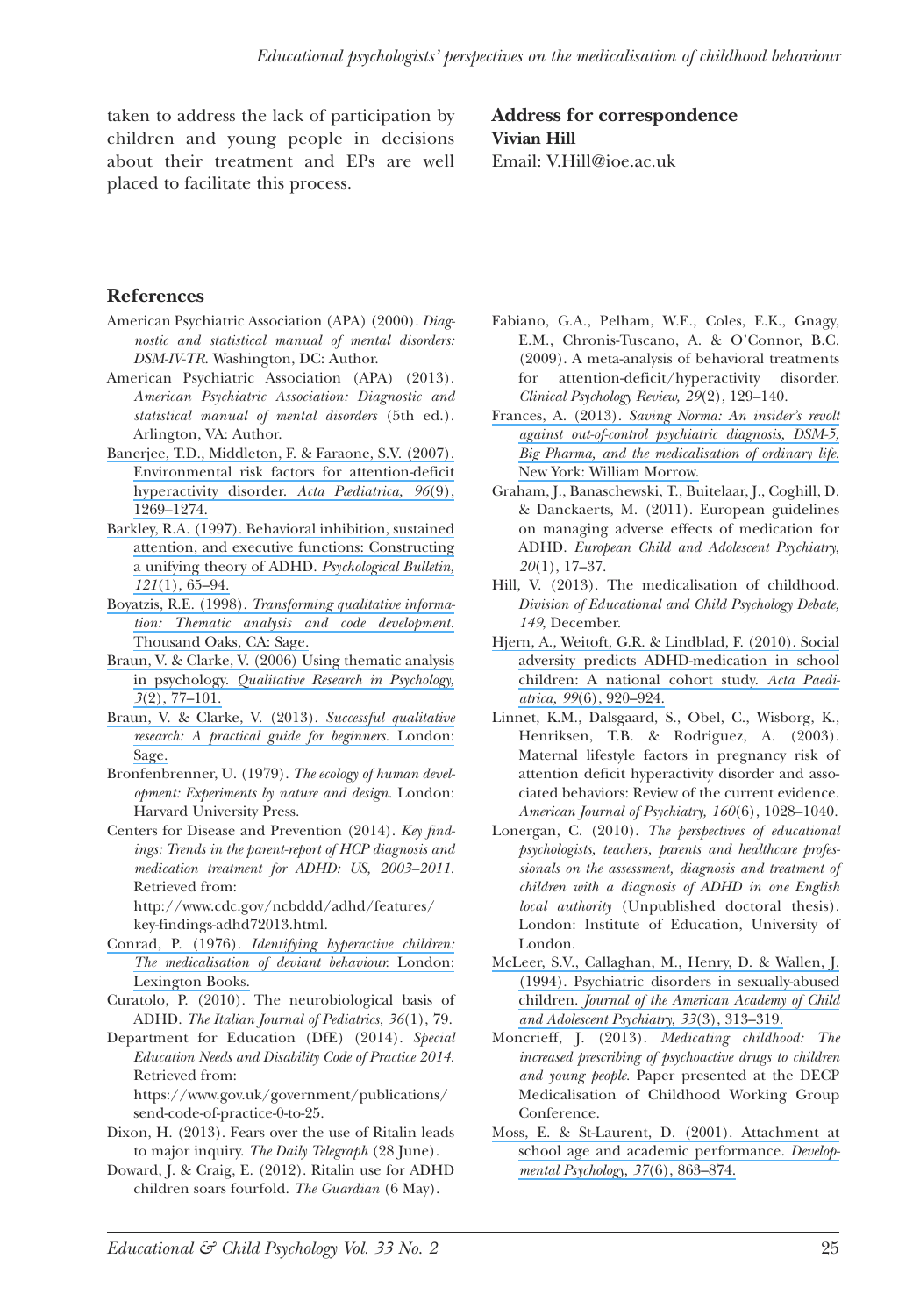- National Institute of Mental Health (2013). *Director's blog: Transforming diagnosis.* 29 April.
- National Institute for Health and Care Excellence (NICE) (2013). *CG72 Attention deficit hyperactivity disorder (ADHD) guideline.* London: NICE.
- Nikolas, M.A. & Burt, S.A. (2010). Genetic and environmental influences on ADHD symptom dimensions of inattention and hyperactivity: A meta-analysis. *Journal of Abnormal Psychology, 119*(1), 1–17.
- office for National Statistics (2005). *Mental health of children and young people in Great Britain, 2004.* Colchester: UK Data Archive. Retrieved from: http://www.esds.ac.uk/doc/5269/mrdoc/ pdf/5269technicalreport.pdf
- Porter, R. (1987). *A social history of madness: Stories of the insane.* London: Weidenfeld & Nicolson.
- Prasad, V., Brogan, E., Mulvaney, C., Grainge, M., Stanton, W. & Sayal, K. (2013). How effective are drug treatments for children with ADHD at improving on-task behaviour and academic achievement in the school classroom? A systematic review and meta-analysis. *European Child and Adolescent Psychiatry, 22*(4), 203–216.
- Race on the Agenda (2013). *Attention deficit/hyperactivity disorder and London's Black, Asian and Minority Ethnic communities: MA discussion paper.* London: RoTA.
- Robson, C. (2011). *Real world research: A resource for users of social research methods in applied settings.* Chichester: John Wiley & Sons Ltd.
- Shaw, P., Eckstrand, K., Sharp, W., Blumenthal, J., Lerch, J.P., Greenstein, D. & Rapoport, J.L. (2007). Attention-deficit/hyperactivity disorder is characterised by a delay in cortical maturation. *Proceedings of the National Academy of Sciences, 104*(49), 19649–19654.
- Simandl, I. (2013). *Conceptualising and intervening in cases of attention deficit hyper activity disorder: The views and experiences of eight educational psychologists* (Unpublished research report). London: Institute of Education, University of London.
- Smith, B. (2014). ADHD among preschoolers. *Monitor on Psychology, 42*(7), 50.
- Sonuga-Barke, E.J.S. (2003). The dual pathway model of ADHD: An elaboration of neurodevelopmental characteristics. *Neuroscience and Biobehavioral Reviews, 27*(7), 593–604.
- Sonuga-Barke, E.J.S., Brandeis, D., Cortese, S., Daley, D., Ferrin, M., Holtmann, M. & Sergeant, J. (2013). Non-pharmacological interventions for ADHD: Systematic review and meta-analyses of randomised controlled trials of dietary and psychological treatments. *American Journal of Psychiatry, 170*(3), 275–289.
- Swift, J.K. & [Callahan,](https://www.researchgate.net/publication/24024530_The_Impact_of_Client_Treatment_Preferences_on_Outcome_A_Meta-Analysis?el=1_x_8&enrichId=rgreq-66a193ecd309c8bf7bc58243ae56ceca-XXX&enrichSource=Y292ZXJQYWdlOzMwNDkwMDg0MjtBUzozODA4MTYwMTk0NzY0ODBAMTQ2NzgwNTAyMjYxOQ==) J.L. (2009). The impact of client treatment [preferences](https://www.researchgate.net/publication/24024530_The_Impact_of_Client_Treatment_Preferences_on_Outcome_A_Meta-Analysis?el=1_x_8&enrichId=rgreq-66a193ecd309c8bf7bc58243ae56ceca-XXX&enrichSource=Y292ZXJQYWdlOzMwNDkwMDg0MjtBUzozODA4MTYwMTk0NzY0ODBAMTQ2NzgwNTAyMjYxOQ==) on outcome: A [meta-analysis.](https://www.researchgate.net/publication/24024530_The_Impact_of_Client_Treatment_Preferences_on_Outcome_A_Meta-Analysis?el=1_x_8&enrichId=rgreq-66a193ecd309c8bf7bc58243ae56ceca-XXX&enrichSource=Y292ZXJQYWdlOzMwNDkwMDg0MjtBUzozODA4MTYwMTk0NzY0ODBAMTQ2NzgwNTAyMjYxOQ==) *Journal of Clinical Psychology, 65*(4), [368–381.](https://www.researchgate.net/publication/24024530_The_Impact_of_Client_Treatment_Preferences_on_Outcome_A_Meta-Analysis?el=1_x_8&enrichId=rgreq-66a193ecd309c8bf7bc58243ae56ceca-XXX&enrichSource=Y292ZXJQYWdlOzMwNDkwMDg0MjtBUzozODA4MTYwMTk0NzY0ODBAMTQ2NzgwNTAyMjYxOQ==)
- Taylor, E. (2009). Developing ADHD. *Journal of Child Psychology and Psychiatry, 50*(1/2), 126–132.
- The Care Quality Commission (2013). *The safer management of controlled drugs: Annual report 2012.* Retrieved from: http://www.cqc.org.uk/sites/default/files/ media/documents/cdar\_2012.pdf.
- Timimi, S. (2009). *A straight talking [introduction](https://www.researchgate.net/publication/233743451_A_straight_Talking_Introduction_to_Children) to children's mental health problems.* [Ross-on-Wye:](https://www.researchgate.net/publication/233743451_A_straight_Talking_Introduction_to_Children) PCCS [Books.](https://www.researchgate.net/publication/233743451_A_straight_Talking_Introduction_to_Children)
- [Timimi,](https://www.researchgate.net/publication/8937507_ADHD_Is_Best_Understood_as_a_Cultural_Construct?el=1_x_8&enrichId=rgreq-66a193ecd309c8bf7bc58243ae56ceca-XXX&enrichSource=Y292ZXJQYWdlOzMwNDkwMDg0MjtBUzozODA4MTYwMTk0NzY0ODBAMTQ2NzgwNTAyMjYxOQ==) S. & Taylor, E. (2004). ADHD is best understood as a cultural [construct.](https://www.researchgate.net/publication/8937507_ADHD_Is_Best_Understood_as_a_Cultural_Construct?el=1_x_8&enrichId=rgreq-66a193ecd309c8bf7bc58243ae56ceca-XXX&enrichSource=Y292ZXJQYWdlOzMwNDkwMDg0MjtBUzozODA4MTYwMTk0NzY0ODBAMTQ2NzgwNTAyMjYxOQ==) *The British Journal of [Psychiatry,](https://www.researchgate.net/publication/8937507_ADHD_Is_Best_Understood_as_a_Cultural_Construct?el=1_x_8&enrichId=rgreq-66a193ecd309c8bf7bc58243ae56ceca-XXX&enrichSource=Y292ZXJQYWdlOzMwNDkwMDg0MjtBUzozODA4MTYwMTk0NzY0ODBAMTQ2NzgwNTAyMjYxOQ==) 184*(1), 8–9.
- Visser, S.N., Bitsko, R.H., Danielson, M.L., [Ghandour,](https://www.researchgate.net/publication/274513707_Treatment_of_Attention_DeficitHyperactivity_Disorder_among_Children_with_Special_Health_Care_Needs?el=1_x_8&enrichId=rgreq-66a193ecd309c8bf7bc58243ae56ceca-XXX&enrichSource=Y292ZXJQYWdlOzMwNDkwMDg0MjtBUzozODA4MTYwMTk0NzY0ODBAMTQ2NzgwNTAyMjYxOQ==) R.M., [Blumberg,](https://www.researchgate.net/publication/274513707_Treatment_of_Attention_DeficitHyperactivity_Disorder_among_Children_with_Special_Health_Care_Needs?el=1_x_8&enrichId=rgreq-66a193ecd309c8bf7bc58243ae56ceca-XXX&enrichSource=Y292ZXJQYWdlOzMwNDkwMDg0MjtBUzozODA4MTYwMTk0NzY0ODBAMTQ2NzgwNTAyMjYxOQ==) S.J. & Schieve, L.A. (2015). Treatment of attention [deficit/hyperactivity](https://www.researchgate.net/publication/274513707_Treatment_of_Attention_DeficitHyperactivity_Disorder_among_Children_with_Special_Health_Care_Needs?el=1_x_8&enrichId=rgreq-66a193ecd309c8bf7bc58243ae56ceca-XXX&enrichSource=Y292ZXJQYWdlOzMwNDkwMDg0MjtBUzozODA4MTYwMTk0NzY0ODBAMTQ2NzgwNTAyMjYxOQ==) disorder among [children](https://www.researchgate.net/publication/274513707_Treatment_of_Attention_DeficitHyperactivity_Disorder_among_Children_with_Special_Health_Care_Needs?el=1_x_8&enrichId=rgreq-66a193ecd309c8bf7bc58243ae56ceca-XXX&enrichSource=Y292ZXJQYWdlOzMwNDkwMDg0MjtBUzozODA4MTYwMTk0NzY0ODBAMTQ2NzgwNTAyMjYxOQ==) with special health care needs. *Journal of Paediatrics, 166*(6), [1423–1430.](https://www.researchgate.net/publication/274513707_Treatment_of_Attention_DeficitHyperactivity_Disorder_among_Children_with_Special_Health_Care_Needs?el=1_x_8&enrichId=rgreq-66a193ecd309c8bf7bc58243ae56ceca-XXX&enrichSource=Y292ZXJQYWdlOzMwNDkwMDg0MjtBUzozODA4MTYwMTk0NzY0ODBAMTQ2NzgwNTAyMjYxOQ==)
- Walker, D. (2006). ADHD: As the new 'feeblemindedness' of American Indian children. In G. Lloyd, J. Stead & Cohen, D. (Eds.), *Critical new perspectives on ADHD.* London: Routledge.
- Weyandt, L. & Swentosky, A. (2012). Attention defiticit hyperactivity disorder. In C.A. Noggle & R.S. Dean (Eds.), *The neuropsychology of psychopathology.* New York: Springer.
- Willcutt, E. (2012). The [prevalence](https://www.researchgate.net/publication/230849995_The_Prevalence_of_DSM-IV_Attention-DeficitHyperactivity_Disorder_A_Meta-Analytic_Review?el=1_x_8&enrichId=rgreq-66a193ecd309c8bf7bc58243ae56ceca-XXX&enrichSource=Y292ZXJQYWdlOzMwNDkwMDg0MjtBUzozODA4MTYwMTk0NzY0ODBAMTQ2NzgwNTAyMjYxOQ==) of *DSM-IV* atten[tion-deficit/hyperactivity](https://www.researchgate.net/publication/230849995_The_Prevalence_of_DSM-IV_Attention-DeficitHyperactivity_Disorder_A_Meta-Analytic_Review?el=1_x_8&enrichId=rgreq-66a193ecd309c8bf7bc58243ae56ceca-XXX&enrichSource=Y292ZXJQYWdlOzMwNDkwMDg0MjtBUzozODA4MTYwMTk0NzY0ODBAMTQ2NzgwNTAyMjYxOQ==) disorder: A metaanalytic review. *[Neurotherapeutics,](https://www.researchgate.net/publication/230849995_The_Prevalence_of_DSM-IV_Attention-DeficitHyperactivity_Disorder_A_Meta-Analytic_Review?el=1_x_8&enrichId=rgreq-66a193ecd309c8bf7bc58243ae56ceca-XXX&enrichSource=Y292ZXJQYWdlOzMwNDkwMDg0MjtBUzozODA4MTYwMTk0NzY0ODBAMTQ2NzgwNTAyMjYxOQ==) 9*, 490–499.
- Willcutt, E., Doyle, A.E., Nigg, J.T., [Faraone,](https://www.researchgate.net/publication/7792685_Validity_of_the_Executive_Function_Theory_of_Attention-DeficitHyperactivity_Disorder_A_Meta-Analytic_Review?el=1_x_8&enrichId=rgreq-66a193ecd309c8bf7bc58243ae56ceca-XXX&enrichSource=Y292ZXJQYWdlOzMwNDkwMDg0MjtBUzozODA4MTYwMTk0NzY0ODBAMTQ2NzgwNTAyMjYxOQ==) S.V. & [Pennington,](https://www.researchgate.net/publication/7792685_Validity_of_the_Executive_Function_Theory_of_Attention-DeficitHyperactivity_Disorder_A_Meta-Analytic_Review?el=1_x_8&enrichId=rgreq-66a193ecd309c8bf7bc58243ae56ceca-XXX&enrichSource=Y292ZXJQYWdlOzMwNDkwMDg0MjtBUzozODA4MTYwMTk0NzY0ODBAMTQ2NzgwNTAyMjYxOQ==) B.F. (2005). Validity of the executive function theory of [attention-deficit/hyperactivity](https://www.researchgate.net/publication/7792685_Validity_of_the_Executive_Function_Theory_of_Attention-DeficitHyperactivity_Disorder_A_Meta-Analytic_Review?el=1_x_8&enrichId=rgreq-66a193ecd309c8bf7bc58243ae56ceca-XXX&enrichSource=Y292ZXJQYWdlOzMwNDkwMDg0MjtBUzozODA4MTYwMTk0NzY0ODBAMTQ2NzgwNTAyMjYxOQ==) disorder: A [meta-analytic](https://www.researchgate.net/publication/7792685_Validity_of_the_Executive_Function_Theory_of_Attention-DeficitHyperactivity_Disorder_A_Meta-Analytic_Review?el=1_x_8&enrichId=rgreq-66a193ecd309c8bf7bc58243ae56ceca-XXX&enrichSource=Y292ZXJQYWdlOzMwNDkwMDg0MjtBUzozODA4MTYwMTk0NzY0ODBAMTQ2NzgwNTAyMjYxOQ==) review. *Biological Psychiatry, 57*(11), [1336–1346.](https://www.researchgate.net/publication/7792685_Validity_of_the_Executive_Function_Theory_of_Attention-DeficitHyperactivity_Disorder_A_Meta-Analytic_Review?el=1_x_8&enrichId=rgreq-66a193ecd309c8bf7bc58243ae56ceca-XXX&enrichSource=Y292ZXJQYWdlOzMwNDkwMDg0MjtBUzozODA4MTYwMTk0NzY0ODBAMTQ2NzgwNTAyMjYxOQ==)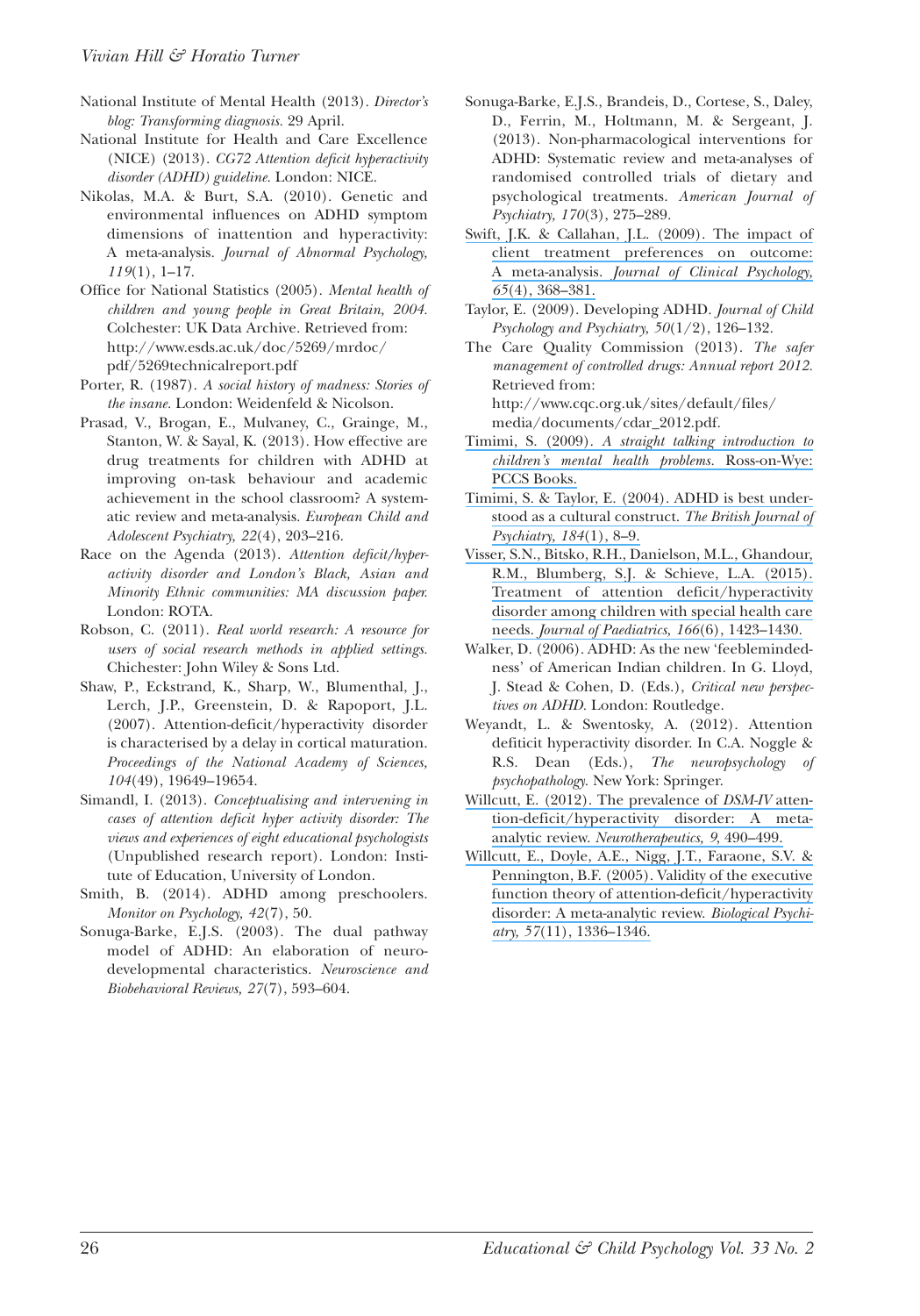#### **Appendix A: Questionnaire sent to Educational Psychologists.**

#### **Demographic:**

- 1. Which local authority do you work for? (Responses will be kept strictly confidential).
- ............................................................................................................................................................................................... 2. Please write your main job title (i.e. Main grade / Senior EP). ...............................................................................................................................................................................................
- 3. How many years have you been practising as a qualified EP? ...............................................................................................................................................................................................
- 4. In your service, how many schools or other educational settings would an EP typically have on their caseload?

...............................................................................................................................................................................................

#### **Diagnosis:**

- 5. How often are you consulted as part of the process of diagnosis of children and young people with ADHD?
	- *Never / Rarely / Sometimes / Often / Always / Not sure*
- 6. Do you feel that it is appropriate for an EP to be involved in the process of diagnosis of children and young people with ADHD? *Yes / No / Not sure*
- 7. In your view, to what extent are systemic and contextual factors taken into account when assessing a child or young person for ADHD? *Never / Rarely / Sometimes / Often / Always / Not sure*
- 8. Does your local authority have a standardised protocol for the assessment and diagnosis of ADHD in children and young people? *Yes / No / Not sure*
- 9. Please describe the process (or processes) of ADHD diagnosis for children and young people in your local authority and the role the EP plays in this.
- 10. If you work in multi-agency teams, do you experience tensions between professional perspectives of ADHD diagnosis and treatment? (For example, between education and health). If so, how are these resolved?

...............................................................................................................................................................................................

- ............................................................................................................................................................................................... 11. Do you experience pressure from families or schools to seek a diagnosis of ADHD for a child? *Families: Never / Rarely / Sometimes / Often / Always / Not sure Schools: Never / Rarely / Sometimes / Often / Always / Not sure*
- 12. If you have experienced pressure from families or schools, what do you feel is the motivation for this? (Please mention whether you are referring to families, schools or both in your answer)

...............................................................................................................................................................................................

- 13. Do you feel confident challenging a diagnosis of ADHD (or other condition) with which you disagree? *Never / Rarely / Sometimes / Often / Always / Not sure*
- 14. Please describe how you or your service might deal with disagreement about a diagnosis. ...............................................................................................................................................................................................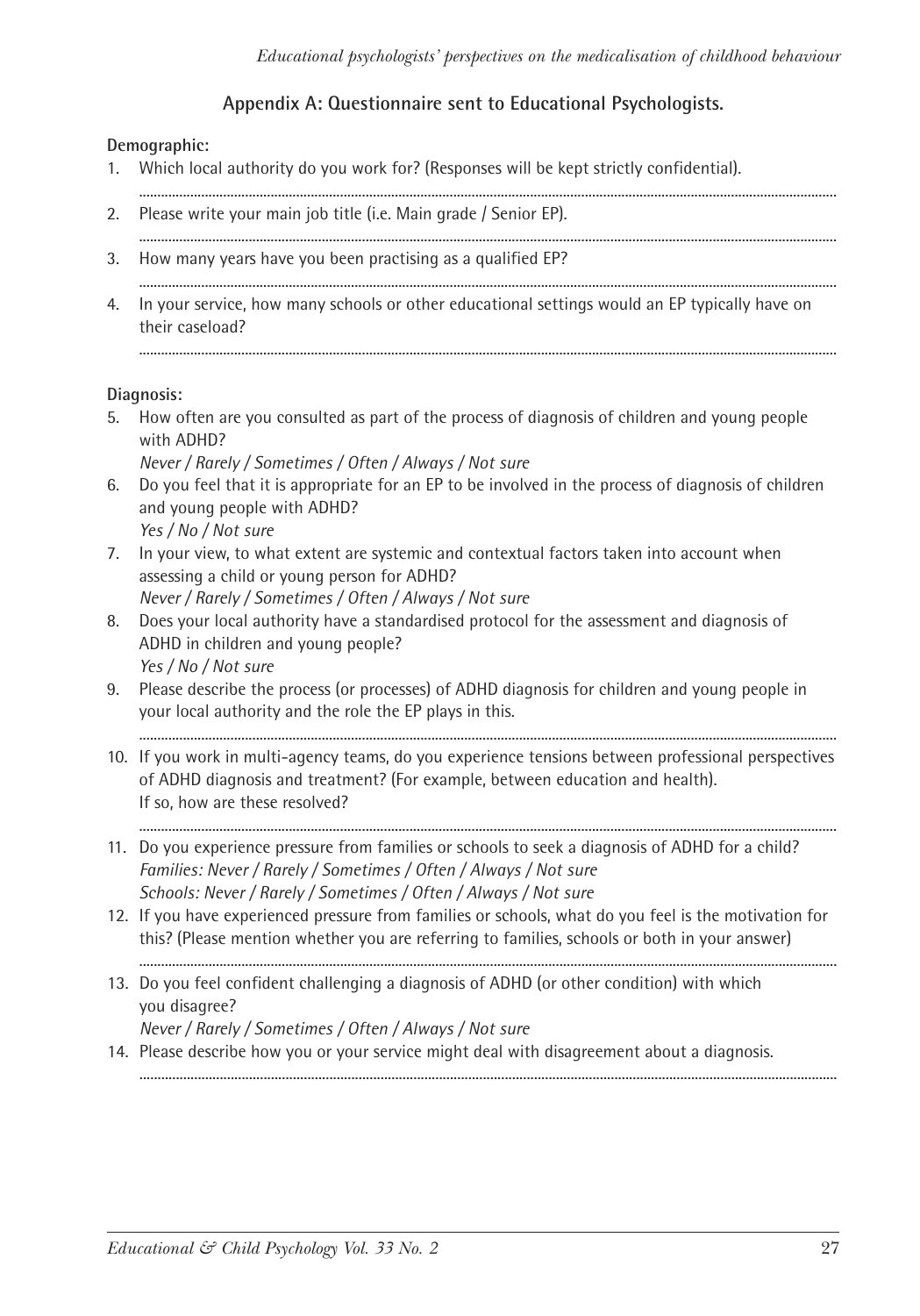#### *Vivian Hill & Horatio Turner*

#### **Treatment:**

- 15. Are you aware of pre-school children in your local authority being prescribed psychotropic medication for ADHD? *Yes / No / Not sure*
- 16. In your experience, are families normally offered psychological interventions before being prescribed medication for ADHD? *Never / Rarely / Sometimes / Often / Always / Not sure*
- 17. What psychological interventions are available for children and young people with ADHD in your area?

...............................................................................................................................................................................................

18. Are you aware of any interventions that you would consider particularly good practice regarding the treatment of ADHD?

#### **Child's views:**

- 19. To what extent are children involved in decision making around medication and treatment? *Never / Rarely / Sometimes / Often / Always / Not sure*
- 20. How is the child's voice sought? ...............................................................................................................................................................................................

#### **Local and national issues:**

21. Does your local authority collect data on the current numbers of children and young people diagnosed with ADHD?

*Yes/ No / Not sure*

22. What do you perceive are the drivers for the increasing numbers of children being diagnosed nationally (i.e. school, family, community)?

...............................................................................................................................................................................................

- 23. Further comments: please feel free to write any views or experiences here. We are particularly interested in comments on the EP's role in working with children with ADHD.
- ............................................................................................................................................................................................... 24. If you are happy to be contacted by a researcher to discuss your views on this matter further please write your name and email address here.

...............................................................................................................................................................................................